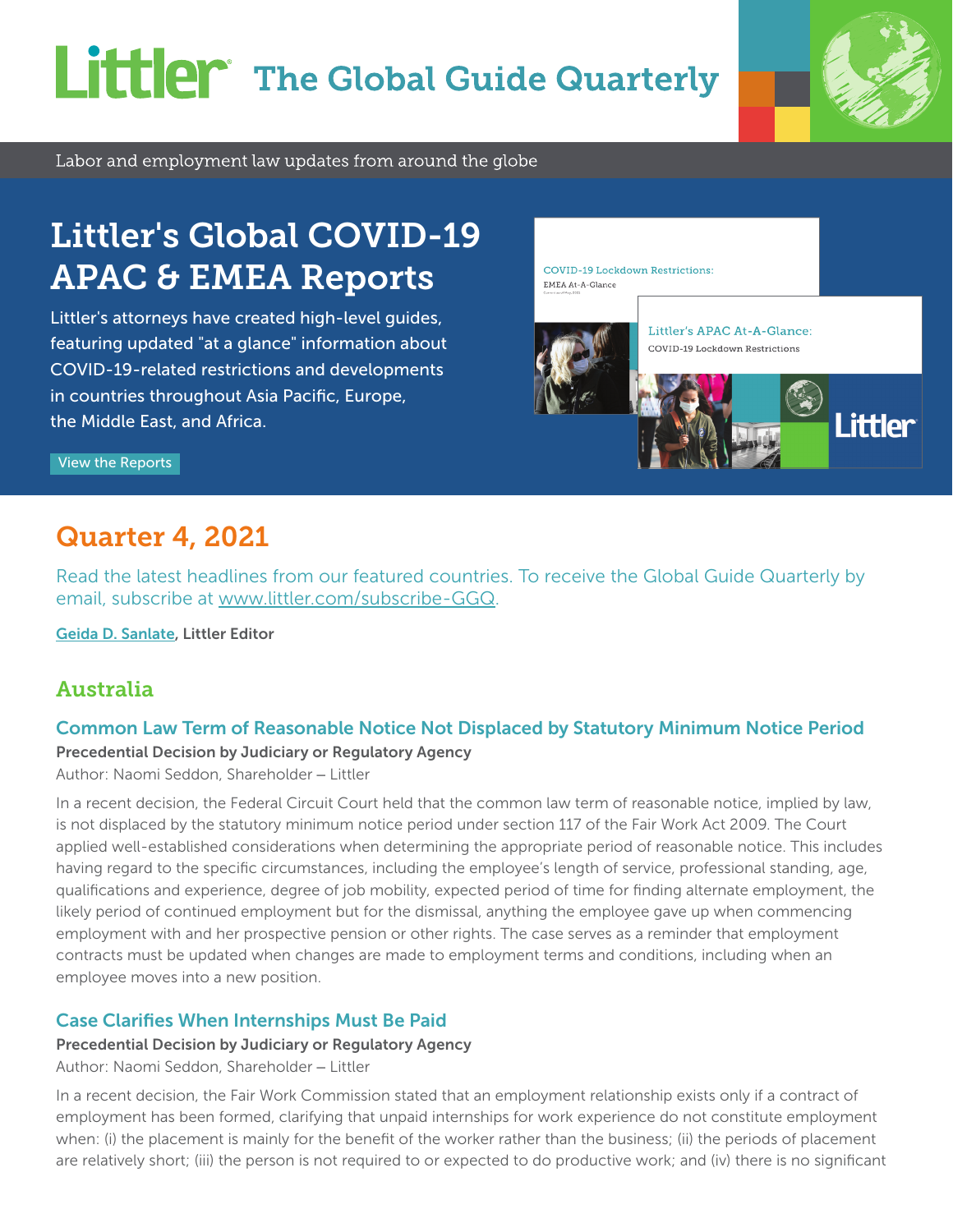commercial gain or value for the business, derived out of the work performed by the person. It is good practice for companies to review their existing internship arrangements to ensure compliance.

#### Employer's Mandatory Vaccination Policy Fails to Meet "Lawful and Reasonable" Test Confirming Importance of Consultation

Precedential Decision by Judiciary or Regulatory Agency

Author: Naomi Seddon, Shareholder – Littler

On December 3, 2021, the Fair Work Commission handed down its first decision on employers mandating the COVID-19 vaccination ruling against the employer in finding that the deadlines for vaccination were not lawful and reasonable. Importantly, the decision did not focus on the validity of the mandate. Rather, the Commission focused on whether the employer had complied with its consultation obligations, serving as an important reminder to employers of the importance of consultation in this process.

With this decision, the Commission confirmed that employers are entitled to mandate vaccination in the absence of a public health order or express term in their employment contract, provided that the direction is lawful and reasonable. Whether a direction is lawful and reasonable will depend on several factors, including the nature of the workplace, whether industrial instruments apply and the employer's consultation obligations.

## Fair Work Ombudsman Releases Further Guidance for Employers on COVID Vaccination Mandates

#### New Regulation or Official Guidance

Author: Naomi Seddon, Shareholder – Littler

The Fair Work Ombudsman has released further guidance for employers regarding the right to mandate vaccinations after the Prime Minister said that the test of "reasonableness" of such a direction to any employee extended to four tiers of employees: First tier covers employees who are at risk of acquiring the virus through direct contact (e.g., workers in quarantine facilities who are covered by public health orders, airline workers, etc.). Second tier covers those working with vulnerable population (*e.g.*, elder care). Third tier covers essential occupations with workers who face the public in their daily work (*e.g.*, retail, supermarkets, etc.). Fourth tier covers public servants or those who are not in often close contact with others in the course of their work.

#### Payroll Tax (NSW): Exemption for Maternity, Adoption and Paternity Leave Pay

#### New Regulation or Official Guidance

Author: Naomi Seddon, Shareholder – Littler

Revenue NSW has issued Revenue Ruling PTA 012B on the payroll tax exemptions for maternity, adoption and paternity leave pay. Certain wages paid to employees in relation to maternity or adoption leave are exempt from payroll tax under s 53 of the Payroll Tax Act 2007 (NSW). An exemption also applies to certain wages paid for paternity leave from July 1, 2010. Examples of payments made during a period of leave that are not exempt include: annual performance bonuses, payments of wages in excess of 14 weeks' pay, commissions, overtime for services performed prior to the period of leave, and advance payments for future periods of service after the period of leave.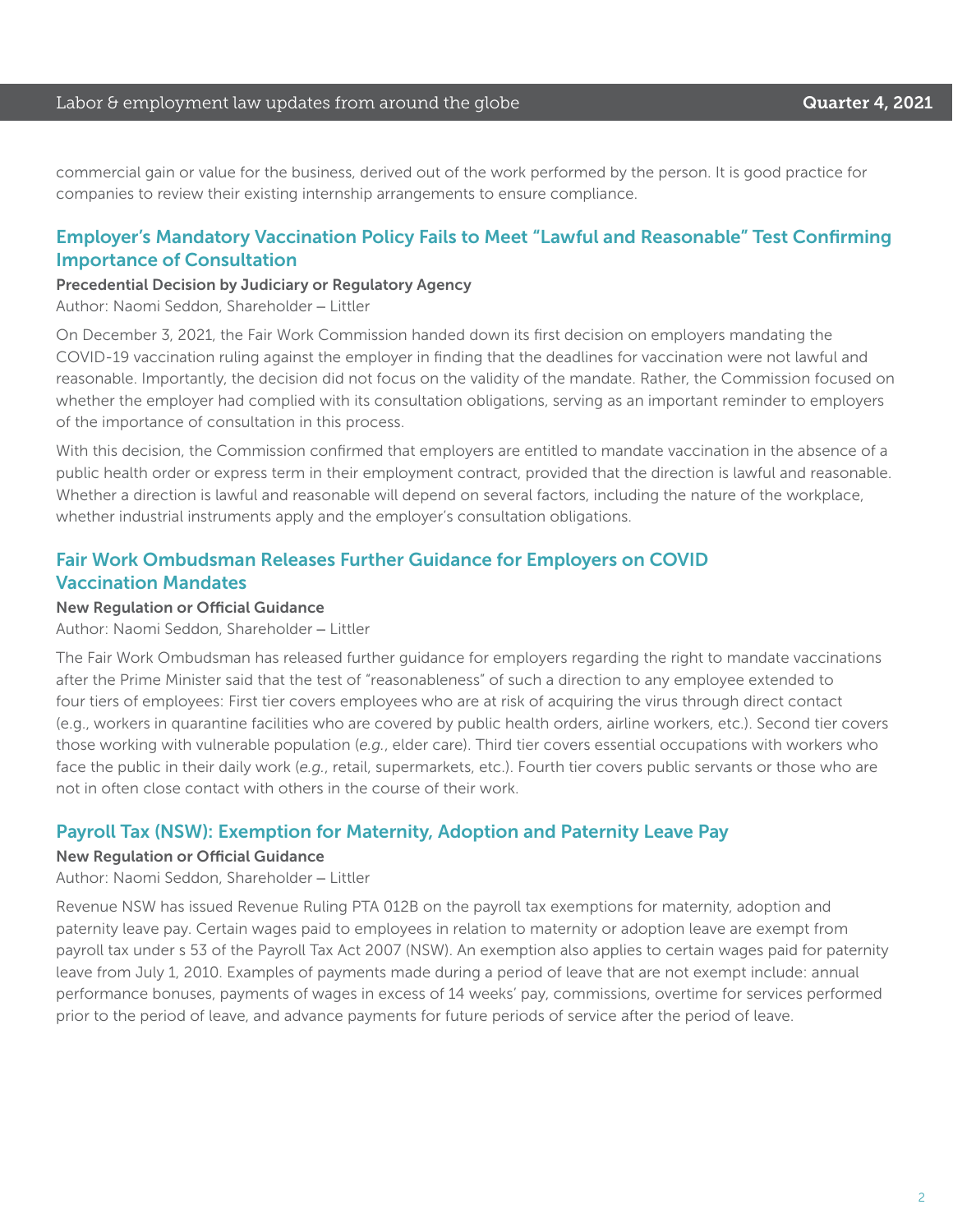## Austria

#### Implementation of the "3G" Requirement at the Workplace, Effective November 1, 2021

#### New Order or Decree

Author: Markus Löscher, Partner – Gerlach | Littler

The "3G Rule," which entered into effect on November 1, 2021, requires all employees who have contact with other people to be vaccinated, recovered from COVID-19, or have been tested to be allowed to access the workplace. Exceptions apply only if the occupational activity requires no or very little contact with other people, such as lorry drivers or people who work from home. Compliance with this regulation must be monitored by the employer through random checks. If workers do not comply with the "3G Rule," they are not allowed to enter the company premises and lose their wage entitlement for that period. In case of noncompliance, administrative fines of up to 500 euros may be imposed on workers and up to 3,600 euros on employers.

#### Supreme Court: Use of Short-Time Work Does Not Lead to Individual Protection Against Dismissal

Precedential Decision by Judiciary or Regulatory Agency

Author: Michaela Gerlach, Partner – Gerlach | Littler

During the COVID-19 pandemic, a form of short-time work with strong financial support from the government has been introduced in Austria. The Supreme Court of Justice (*Oberster Gerichtshof*) has now ruled that labor market policy objectives are the decisive reasons behind the implementation and that there is no individual protection against dismissal for individual workers if the employer has agreed to short-time work with them. For employers this means that dismissals made during the short-time work period (or the subsequent retention period) are legally valid and can only be contested by means of an action for annulment on the grounds of unlawful motives or that it violates principles of social considerations.

#### ECJ: Annual Leave Payment Is Due Even In Unjustified Early Resignation

#### Precedential Decision by Judiciary or Regulatory Agency

Author: Paul Moosmann, Associate – Gerlach | Littler

On November 11, 2021, the European Court of Justice ruled that employees – contrary to the previous Austrian legal situation – are entitled to monetary compensation for unused annual leave if they terminate their employment without good cause and without observing the notice periods. This ruling is to be seen as a mandate to the legislature but must already be observed by Austrian courts. Employers must be prepared for additional claims if the resignation does not date back more than three years. It is advisable to review the collective bargaining agreement and employment contract, as these often provide for shorter expiry periods.

#### Proposed Law Would Impose Mandatory Vaccination for the General Public

#### Proposed Bill or Initiative

Author: Markus Löscher, Partner – Gerlach | Littler

A proposal currently under review seeks to make vaccination compulsory as of February 2022, which would make Austria the first country in Europe to pass such mandate. Not many details are known, but what is clear is that the mandatory vaccination will not be enforced by compulsory physical intervention but by means of administrative fines and that there will be exceptions for particularly vulnerable population groups. The constitutionality of this proposed law is still disputed even among leading legal scholars and practitioners.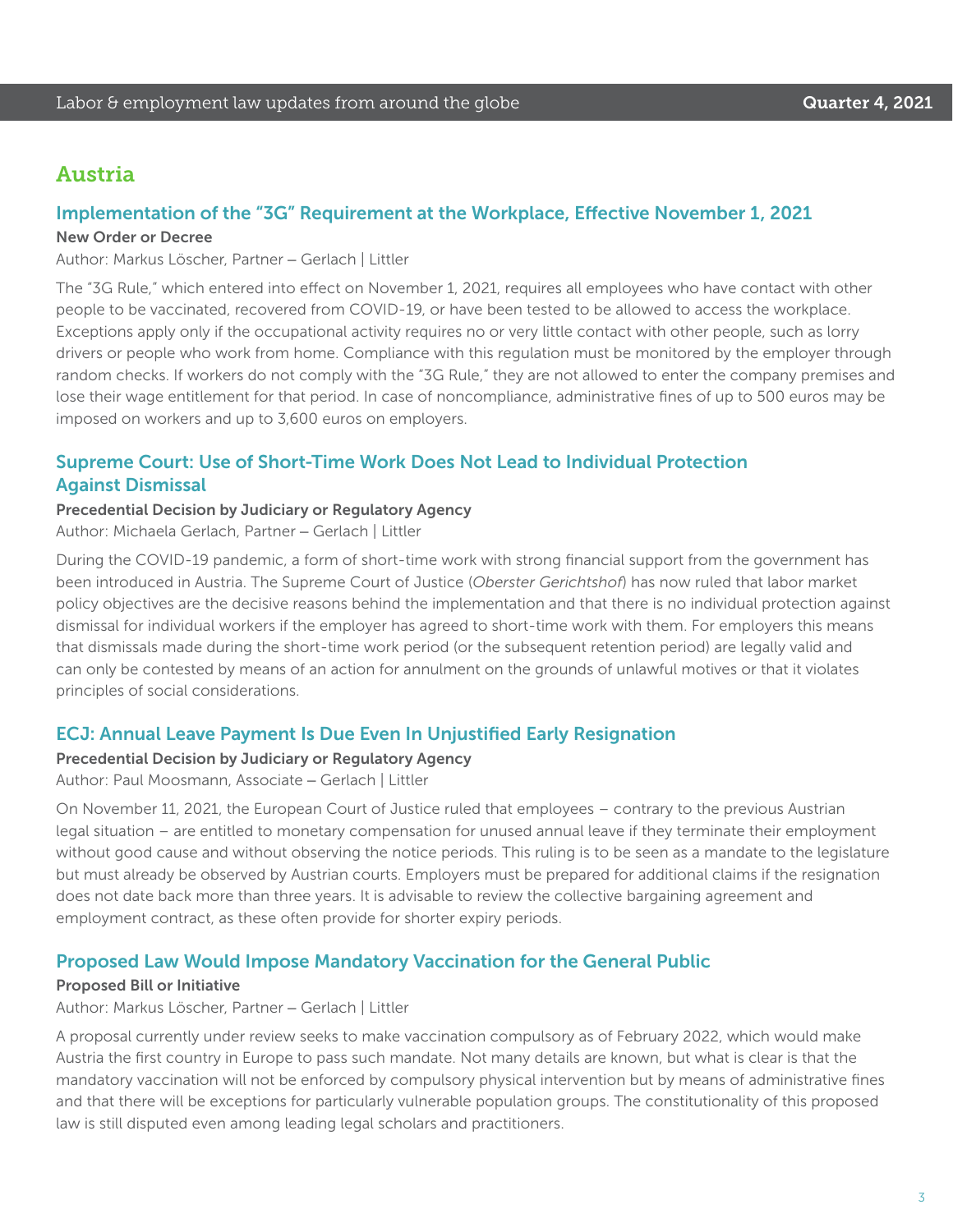## Belgium

#### New Economic Migration Policy for Foreign Self-Employed Persons in Flanders

#### New Legislation Enacted

Authors: Edward Carlier, Partner, and Arnout Roosen, Associate – Reliance | Littler

The Flemish Decree of October 15, 2021, which becomes effective on January 1, 2022, provides a new economic migration policy for foreign self-employed persons with a professional activity in the Flemish Region. The intention of the new law is to attract talented and innovative foreign self-employed persons to the Flemish Region by means of, among other things, clear admission conditions for obtaining a professional card, a simplified (digital) application procedure and strict enforcement and control measures.

#### New Mobility Taxation

#### New Legislation Enacted

Authors: Edward Carlier, Partner, and Arnout Roosen, Associate – Reliance | Littler

The law of November 25, 2021, which became effective on January 1, 2022, seeks to make the company car fleet in Belgium greener. Under this new law, in order for employers (and employees) to benefit from the favorable tax and social security treatment of company cars, the new company car fleet must be carbon emission free as of 2026. In addition, employees who exchange their company car for a budget will have a wider range of spending options (e.g., the budget can also be used for costs related to electric scooters, parking costs related to the use of public transport or bicycle loans).

#### COVID-19 - Extension of CBA No. 149 Concerning Compulsory or Recommended Telework

#### New Legislation Enacted

Authors: Edward Carlier, Partner, and Arnout Roosen, Associate – Reliance | Littler

The new CBA no. 149/2 of December 7, 2021, extends the validity of the original CBA no. 149 concerning compulsory or recommended telework due to the COVID-19 crisis (which was valid until December 31, 2021) by three months (*i.e.*, until March 31, 2022). Like the previous one, this CBA, which covers the status of teleworkers and their wellbeing at work, only applies to companies who did not develop a telework scheme by January 1, 2021.

#### Extension of the Simplified "COVID-19 Temporary Unemployment" Regime

#### New Regulation or Official Guidance

Authors: Edward Carlier, Partner, and Arnout Roosen, Associate – Reliance | Littler

On December 10, 2021, the Belgian Government extended the more flexible regime of "COVID-19 Temporary Unemployment," which significantly simplifies the procedure for employers to apply for temporary unemployment for employees. The regime was extended until March 31, 2022.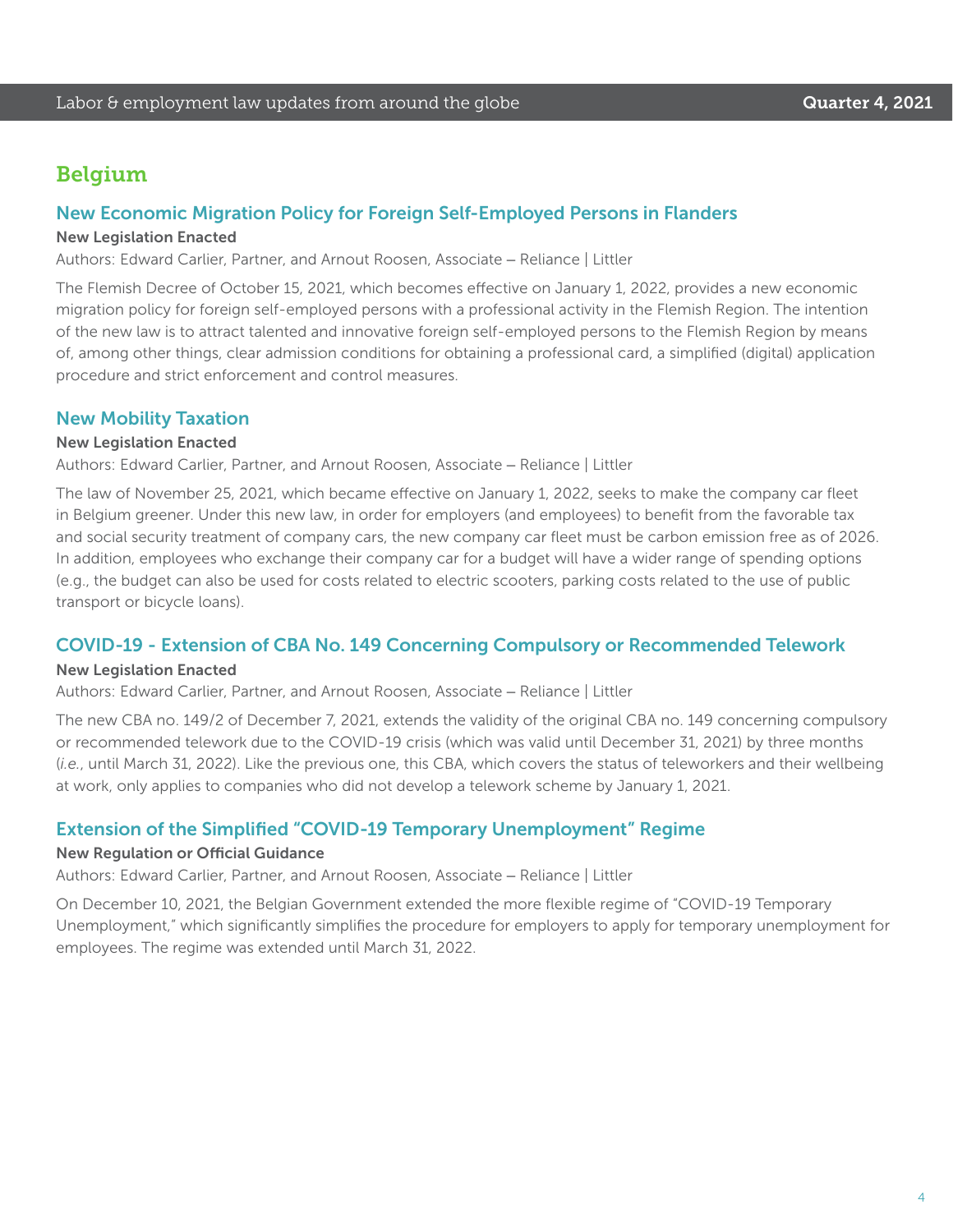## Brazil

## Ordinance that Restricted Employers' Ability to Impose Vaccination Mandates Is Partially Suspended

#### New Order or Decree

Authors: Marília Minicucci, Partner, and Pâmela Gordo, Associate – Chiode Minicucci | Littler

On November 1, 2021, Brazil's Ministry of Labor and Welfare (a body of the Federal Government) issued Ordinance # 620/2021, establishing rules and restrictions relating to the vaccination of employees against COVID-19. Among other provisions, said Ordinance established that it was considered a discriminatory practice (under Law # 9,029/95) to demand proof of vaccination in recruitment, as well as to terminate an employee for cause, due to their failure to present proof of vaccination.

On November 12, 2021, the Brazilian Supreme Court issued a preliminary injunction, partially suspending the ordinance's provisions that restricted employers from demanding proof of vaccination in recruitment and from terminating employees for cause due to lack of proof of vaccination. A full hearing on the merits of the case is pending; accordingly, the preliminary injunction is not final and a date for the ruling is not set yet.

#### New Norms with Implications in the Workplace

#### New Order or Decree

Authors: Marília Minicucci, Partner, and Pâmela Gordo, Associate – Chiode Minicucci | Littler

On November 11, 2021, the Ministry of Labor and Welfare published two new norms, *i.e.,* Decree # 10,854/2021 and Ordinance # 671/2021. Two changes worth mentioning relate to the remote control of working hours (so-called REP-P) and the workers' food program (known as PAT). The latter has tax implications for companies as it pertains to the deductions for the meals provided to employees.

The decree becomes effective 30 days after its publication, *i.e.,* November 11, 2021. Various provisions under the ordinance become effective on December 10, 2021, whereas others become effective on February 10, 2022.

#### Brazilian Data Protection Authority (ANPD) Updates System for Filing Complaints

#### Important Action by Regulatory Agency

Author: Renata Neeser, Shareholder – Littler

On December 21, 2021, the Brazilian Data Protection Authority (ANPD) updated instructions on how and when data subjects can file a complaint against a data controller for possible violation of their rights under the General Data Protection Law (LGPD). The LGPD is Brazil's all-encompassing data protection law similar to the European Union's GDPR. The LGPD imposes certain requirements on data processing agents (which include controllers and processors of data) to safeguard the data privacy rights of individuals (data subjects). The ANPD has the authority to impose administrative sanctions for LGPD violations.

Under the updated instructions, the data subject must first formally contact the controller to try to get their request(s) answered or addressed. If the controller fails to resolve the issue, the data subject can petition the ANPD to intercede. The petition must be submitted online and the data subject must provide the data controller's or processor's contact information and a description of the situation, and submit proof that the data subject formally made a request to the controller and it was not addressed (or was not addressed timely). In exceptional circumstances the ANPD may accept anonymous petitions and/or a self-declaration that it was not possible to provide evidence, provided the identity of the complainant is not needed to investigate the facts and the information provided can be verified. The full article is available on Littler com.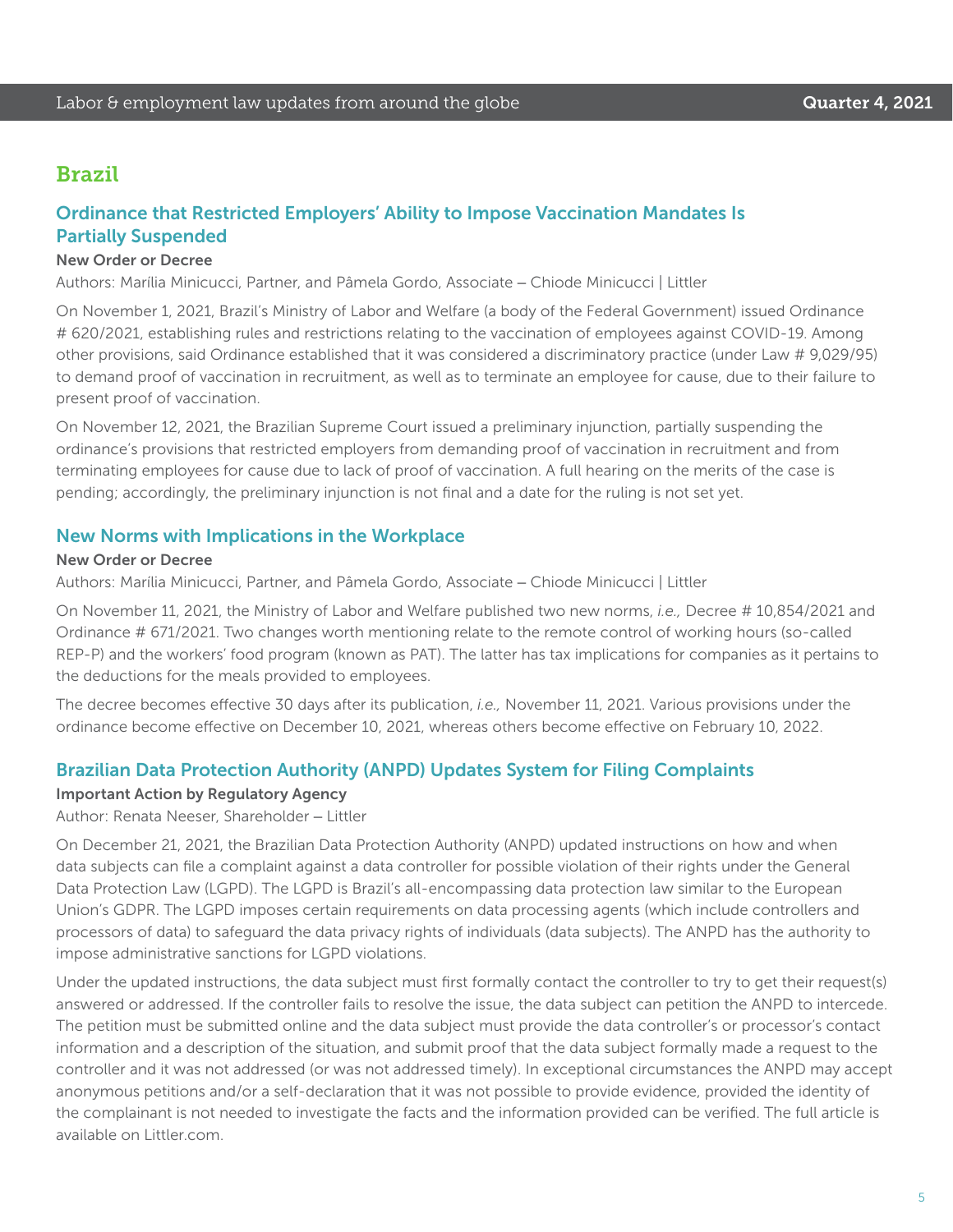## Canada

## British Columbia: Eligible Workers Entitled to Five Days of Paid Sick Leave Beginning January 1, 2022

#### New Legislation Enacted

Authors: Rhonda B. Levy, Knowledge Management Counsel, and Monty Verlint, Shareholder – Littler

British Columbia announced that beginning January 1, 2022, workers covered by the province's Employment Standards Act (ESA), including part-time, temporary or casual workers, will be eligible to take up to five days of paid leave per year for any personal illness or injury (Paid Sick Leave), provided they have worked with their employer for at least 90 days. Employers must pay their employees their regular wages for these days, which do not have to be taken consecutively.

#### Ontario: Bill 27, Working for Workers Act, 2021 Receives Royal Assent

#### New Legislation Enacted

Authors: Rhonda B. Levy, Knowledge Management Counsel, and Monty Verlint, Shareholder – Littler

On December 2, 2021, Ontario's Bill 27, Working for Workers Act, 2021 (Act) received Royal Assent and came into force on that day. Among other things, Bill 27 requires specified employers to implement a Disconnecting-from-Work Policy, prohibits certain noncompete agreements, establishes a licensing regime for temporary help agencies and recruiters, and implements certain employment protections for foreign nationals.

#### Ontario: Court of Appeal Decides Employer Was Justified in Terminating Employee for Cause for Sexual Harassment

#### Precedential Decision by Judiciary or Regulatory Agency

Authors: Rhonda B. Levy, Knowledge Management Counsel, and Monty Verlint, Shareholder – Littler

In a recent decision, the Ontario Court of Appeal confirmed that if a properly conducted investigation concludes that an employee has engaged in sexual harassment in the workplace, the employer is entitled to take firm action, which may range in severity and, at its most forceful, include termination of employment for cause.

#### Supreme Court of Canada Finds Exclusive Arbitral Jurisdiction in Manitoba Human Rights Disputes

#### Precedential Decision by Judiciary or Regulatory Agency

Authors: Rhonda B. Levy, Knowledge Management Counsel, and Monty Verlint, Shareholder – Littler

The Supreme Court of Canada (SCC) recently decided that labor arbitrators have exclusive jurisdiction under labor relations legislation over disputes that arise, in their essential character, from the interpretation, application, or alleged violation of the collective agreement. This presumption of exclusivity will only be rebutted where a competing statutory scheme demonstrates the legislature's express intention to displace arbitrators' exclusive jurisdiction by carving into it *(e.g.,* by granting exclusive or concurrent jurisdiction over disputes of a specific nature to a competing tribunal). The SCC also held that because Manitoba's Human Rights Code does not expressly displace the exclusive jurisdiction of the labor arbitrator under the Manitoba Labour Relations Act over such disputes, the Manitoba Human Rights Commission has no jurisdiction over them.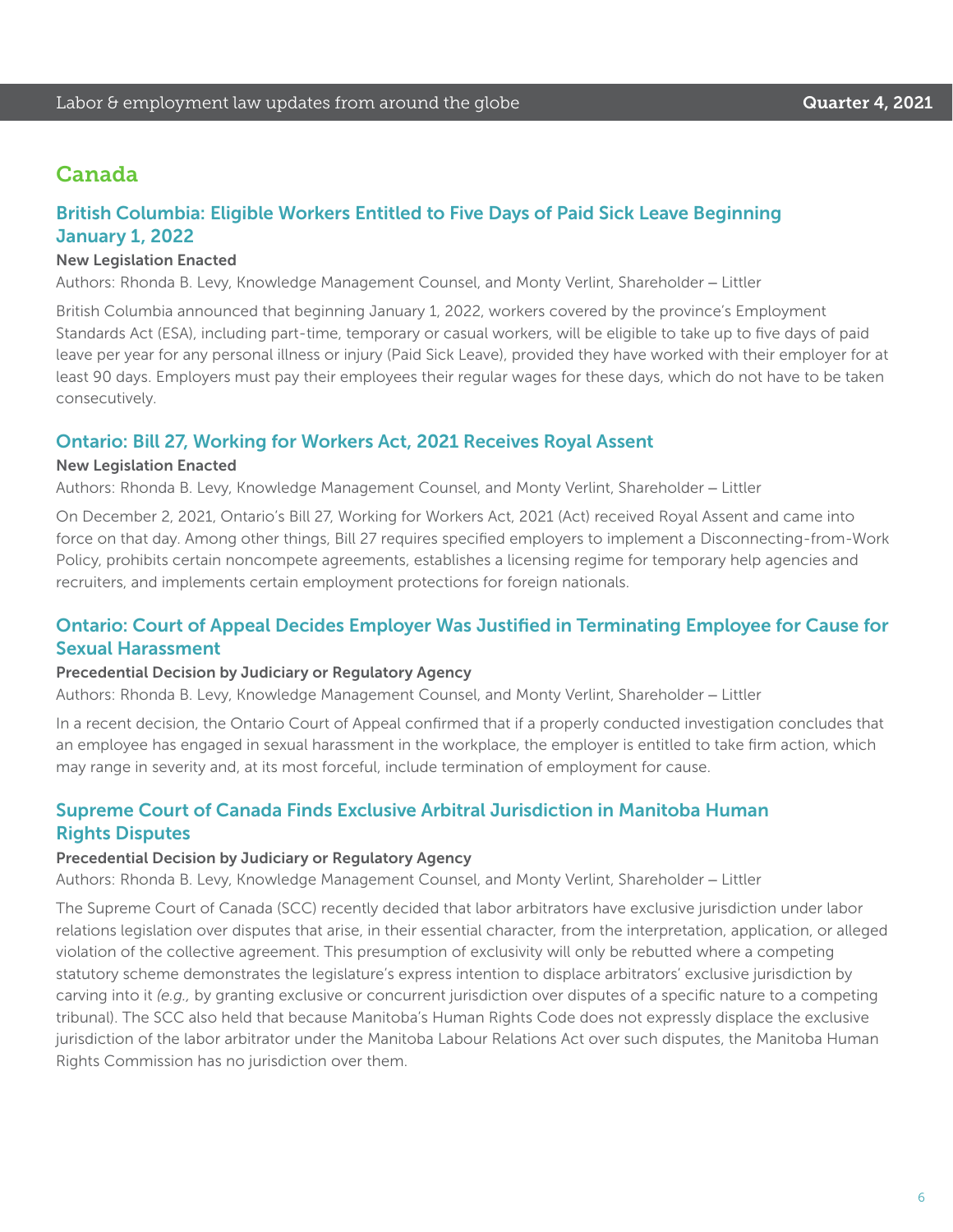#### Ontario: Arbitrator Upholds Mandatory COVID-19 Vaccination Policy

#### Precedential Decision by Judiciary or Regulatory Agency

Authors: Rhonda B. Levy, Knowledge Management Counsel, and Monty Verlint, Shareholder – Littler

In a recent case, an arbitrator in Ontario dismissed a union's policy grievance and upheld a mandatory COVID-19 vaccination policy on the grounds that it was reasonable and did not breach the collective agreement.

## Colombia

#### New Law Establishes New Working Hours

#### New Legislation Enacted

Authors: Laura María Pacheco, Associate, and Daniela Silva, Associate – Godoy Córdoba | Littler

Law 2101 of 2021 was enacted to reduce the workweek in Colombia, to a maximum of 42 hours per week, which may be distributed by mutual agreement between the employer and the employee in five or six days per week, guaranteeing a day of rest. The Law will be implemented gradually, through five years, as follows: (i) After two years of the law coming into force, the work week will be reduced by one hour, resulting in 47 hours. After three years, the work week will be reduced by one hour, resulting in 46 hours. On the fourth year, two additional hours will be reduced, resulting in 44 hours per week. On the fifth year, the resulting number of weekly work hours will be 42.

#### Parental Leave, Shared Parental Leave and Extended Paternity Leave

#### New Legislation Enacted

Authors: Laura María Pacheco, Associate, and Daniela Silva, Associate – Godoy Córdoba | Littler

Law 2114 of 2021 established the "flexible part-time parental leave" and "shared parental leave," and extended the paternity leave in Colombia. Under the shared parental leave program, parents may freely distribute the last six weeks of maternity leave among themselves, as long as they comply with the conditions set forth in the law. Under the flexible part-time parental leave, the mother and/or father may opt for a flexible part-time parental leave, in which they may exchange a determined period of their maternity or paternity leave for a period of part-time work, equivalent to double the time corresponding to the selected period of time. The law also extended the paternity leave in Colombia from eight days to two weeks.

#### Remote Work Regime

#### New Legislation Enacted

Authors: Laura María Pacheco, Associate, and Daniela Silva, Associate – Godoy Córdoba | Littler

With Law 2121 of 2021, the Colombian congress legalized the remote work regime. The law, in part, establishes that the employment contract can be performed through remote work throughout the entire employment relationship by means of the use of telecommunication technologies.

#### Gender Equality in Employment

#### New Legislation Enacted

Authors: Laura María Pacheco, Associate, and Daniela Silva, Associate – Godoy Córdoba | Littler

Law 2117 of 2021 establishes policies to strengthen and promote women's equality regarding their access to employment and education in economic sectors where they have historically had low participation. Specifically, in order to promote and strengthen women´s access to work and income generation on equal terms, the Law charges the national government with the duty to develop programs that ensure the nondiscrimination of women in the workplace and the respect of the labor principle of "equal pay for equal work." Further, the government must promote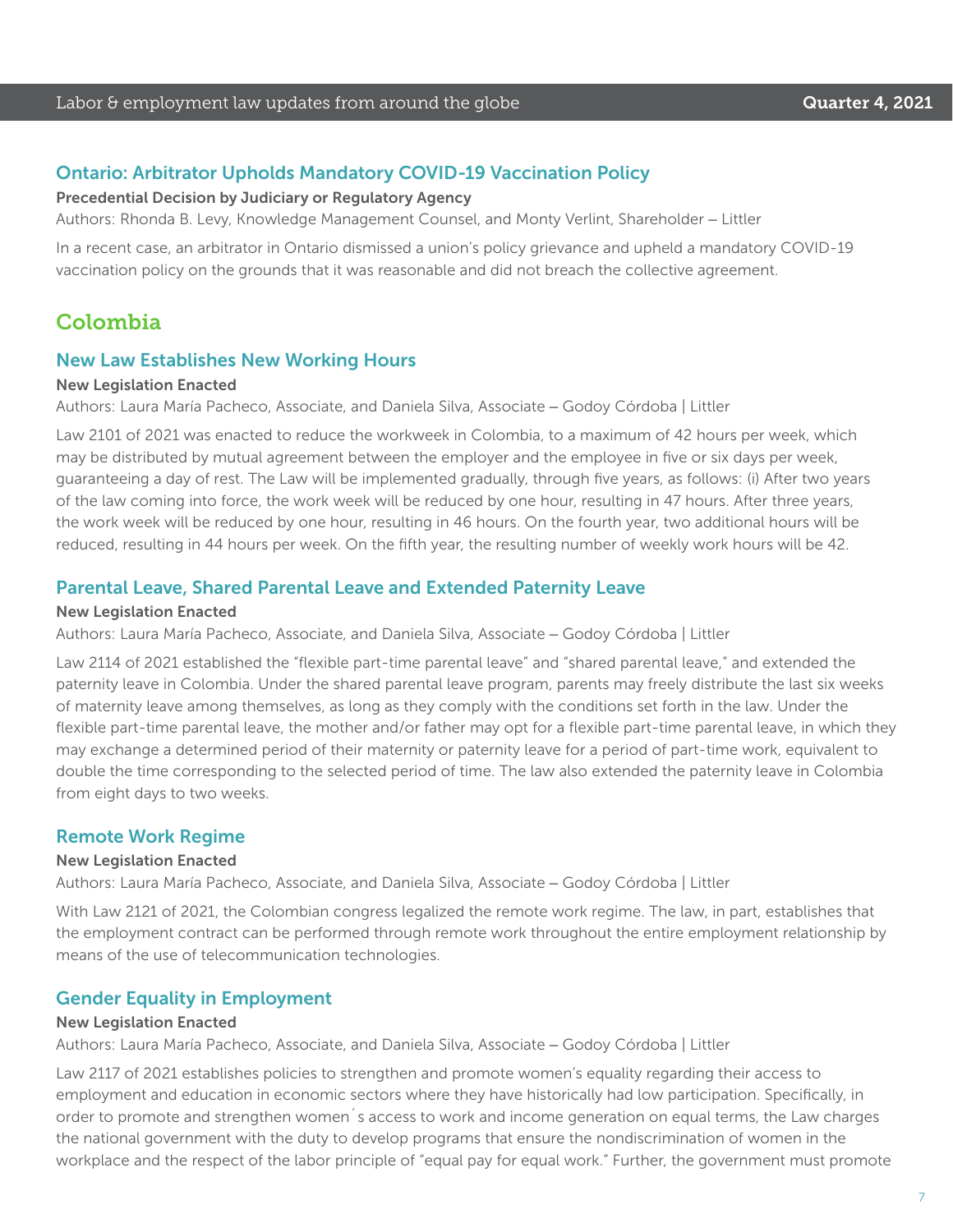and design job training programs for women, and provide technological, organizational, and managerial support to micro, small, and medium-sized enterprises run by women and those that employ mostly female employees.

#### New Labor Stability for Parents

#### New Legislation Enacted

Authors: Laura María Pacheco, Associate, and Daniela Silva, Associate – Godoy Córdoba | Littler

Law 2141 of 2021 in part amended the Colombian Labor Code concerning labor stability for parents. Specifically, the law prohibits the termination of the employment contract of any employee whose spouse or partner is pregnant or within 18 weeks after childbirth and is not formally employed. Dismissal will only be allowed after being granted authorization by the labor inspector. The prohibition to terminate the contract is triggered by the employer being notified of the pregnancy status of the employee's spouse or partner. The employee will have up to one month to provide proof of his wife's or partner's pregnancy.

## Denmark

#### New LGBTI Law

#### New Legislation Enacted

Author: Tina Reissmann, Partner – Labora Legal

The Danish Parliament has adopted the bill to amend the Anti-Discrimination Act, the Equal Treatment Act, among other laws, furthering the Government's proposal known as "Freedom to be different – strengthened rights and possibilities for LGBTI people." The new law, which becomes effective on January 1, 2022, aims to protect LGBTI persons and create equal protection within the labor market.

#### New Law on COVID-19 Corona Passport or Test

#### New Legislation Enacted

Author: Tina Reissmann, Partner – Labora Legal

The Act on employers' right to require employees to present a valid corona passport or to be tested for COVID-19 was adopted on November 26, 2021, and is expected to be in force as long as COVID-19 is considered a threat to society.

#### Earmarked Leave for Fathers

#### New Legislation Enacted

Author: Tina Reissmann, Partner – Labora Legal

The Danish Parliament has proposed a bill on implementation of the Work-Life Balance Directive providing earmarked parental leave for fathers, which is expected to come in effect from August 2, 2022.

## Finland

#### New Rules Concerning Post-Termination Noncompetition Agreements

#### New Legislation Enacted

Authors: Samuel Kääriäinen, Partner, and Emma Mäkeläinen, Associate – Dottir Attorneys Ltd

The amendments of the Employment Contracts Act relating to post-termination noncompetition agreements entered into force January 1, 2022. However, to all noncompetition agreements entered into before the new legislation took effect, the new rules apply as of January 1, 2023.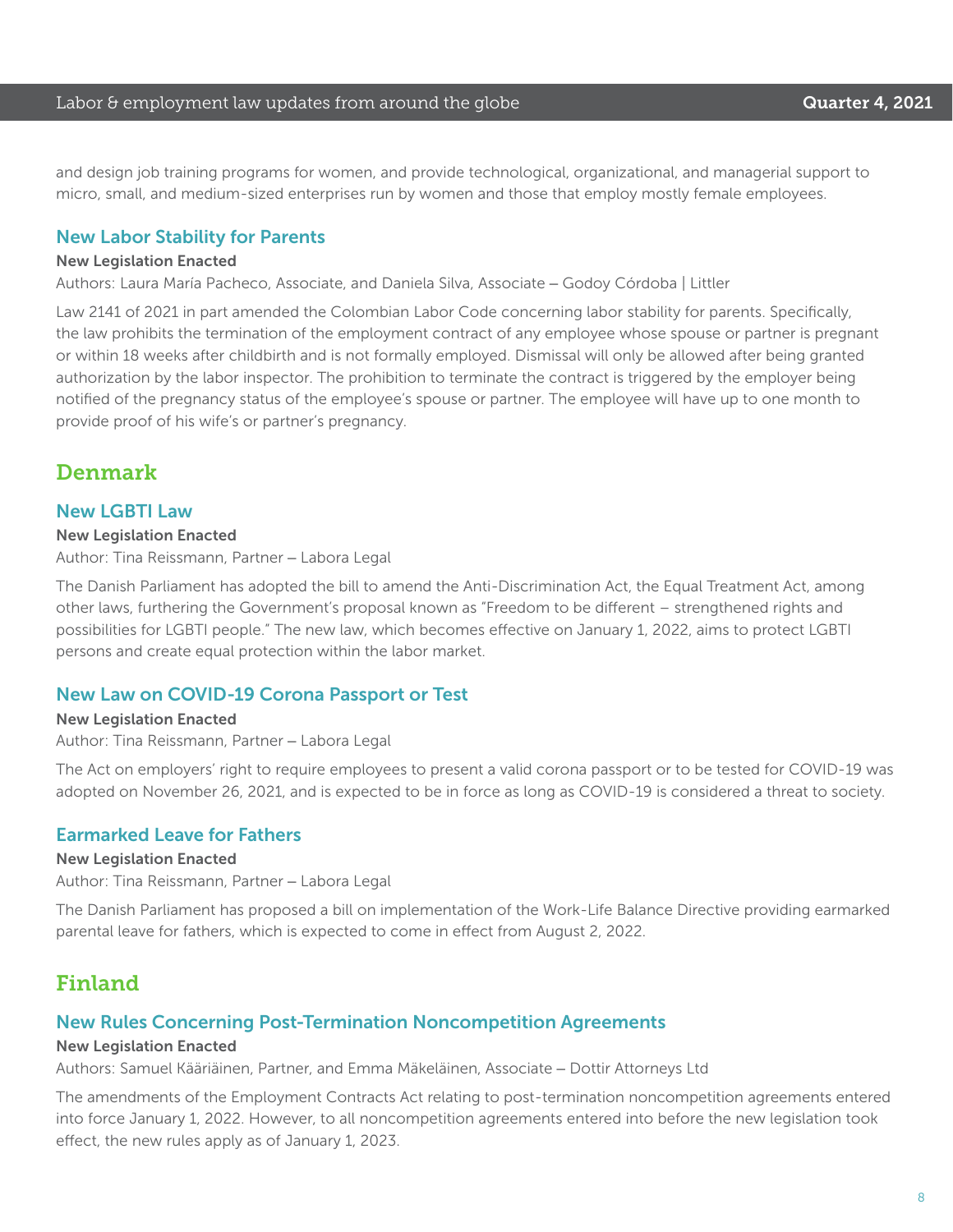#### Labor & employment law updates from around the globe **Cause Countries A. 2021**

The obligation to pay compensation is extended to all post-termination noncompetition agreements and the compensation is 40–60% of employee's regular salary, depending on the duration of the noncompete period. The compensation is paid throughout the noncompetition period, on the regular salary payment days. The employer can unilaterally terminate the noncompetition agreement but not after the notice of termination has been given. The notice period shall correspond one third of the duration of the noncompete period but shall always be at least two months.

#### Reform of Act on Co-operation Within Undertakings

#### New Legislation Enacted

Authors: Samuel Kääriäinen, Partner and Head of Employment, and Emma Mäkeläinen, Associate – Dottir Attorneys Ltd

The new Act on Co-operation within Undertakings entered into force on January 1, 2022.

Most changes compared to the previous Act are technical or at least of lesser significance. The only significant change is the so-called obligation to have continuous dialogue. The purpose is to improve communication between employers and employees, advance personnel's possibilities to influence matters, and enhance the co-operation. Primarily parties would meet once, twice or four times a year, depending on the size of the company. More detailed procedures are to be agreed locally.

#### Supreme Court: Applied Practice Established a Binding Condition of Employment

#### Precedential Decision by Judiciary or Regulatory Agency

Authors: Samuel Kääriäinen, Partner and Head of Employment, and Emma Mäkeläinen, Associate – Dottir Attorneys Ltd

On October 15, 2021, the Supreme Court of Finland ruled on a case relating to a break practice being established as a binding condition of employment due to many years of application. The practice entitling the employees to take longer breaks than set out in the applicable collective agreement had been followed as of year 1995.The breaks were included in the working time. The employer unilaterally decided to amend the break practice in 2016.

The Supreme Court ruled in favor of the employees that the practice was a binding condition of employment at the same level as conditions set out in the employment agreement. The employer was not entitled to unilaterally amend the practice and thus was obliged to pay the employees remedy of unjust enrichment equalling 23 minutes' salary for each working day during which the breaks were not taken as of 2016.

#### Reform of Family Leave Legislation

#### Proposed Bill or Initiative

Authors: Samuel Kääriäinen, Partner and Head of Employment, and Emma Mäkeläinen, Associate – Dottir Attorneys Ltd

Parliament has accepted the proposed bill to reform the family leave legislation. The amendments are scheduled to enter into force August 1, 2022. Currently, the maternity leave is 105 days, paternity leave is 54 days, and the parental leave is 158, which the parents may use alternately. Maternity and paternity leaves will be replaced by pregnancy leave and quotas for parental leave and the special maternity leave is renamed as special pregnancy leave. The pregnancy leave will be 40 days and the quotas for parental leave will be 160 for both parents and 320 days in total. In addition, a new filial leave is introduced. Employees are entitled to a maximum of five calendar days of filial leave during a calendar year.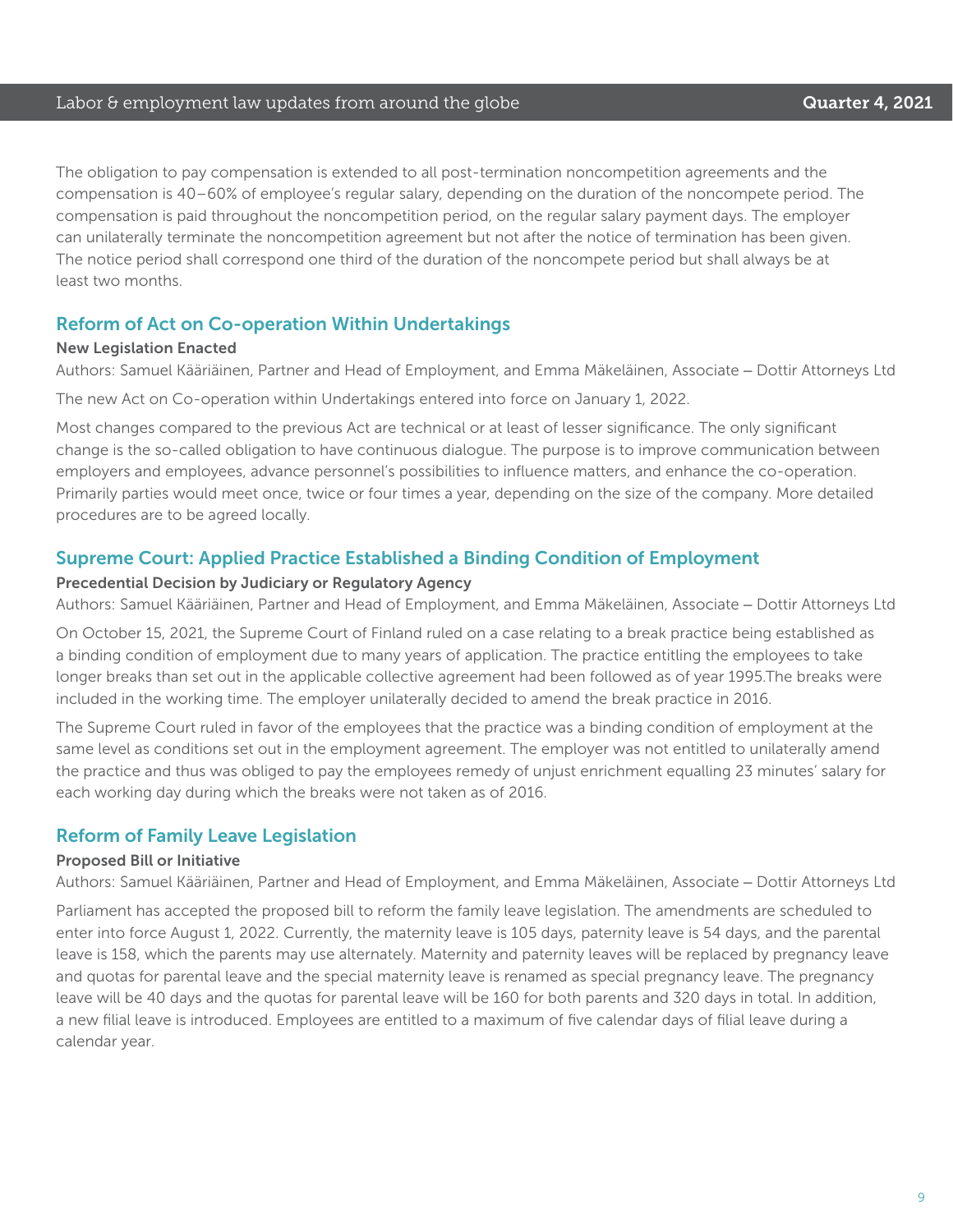## France

#### The Participation of Employee Representatives and Unions in the Ecological Transition

#### New Legislation Enacted

Author: Guillaume Desmoulin, Partner – Fromont Briens | Littler

A new law focusing on combating climate change and strengthening resilience to its effects has been adopted. The law integrates "ecological transition" as a topic in the consultative attributions of the social and economic committee (formerly works council) of companies with at least 50 employees. With regard to specific consultations, the social and economic committee is now informed and consulted on the environmental consequences of measures from the employer affecting the organization, management and general operation of the company.

In the same way, during the recurrent consultations on the strategic orientations of the company, on the economic and financial policy and on the social, employment and working conditions policy, the social and economic committee must be informed of the environmental consequences of the activity of the company. The mission of the Chartered Accountant is extended to the environmental consequences of the company's activity within the framework of these consultations. For unions, periodic negotiations on the forward-looking management of jobs and skills will have to take into account the challenges of the ecological transition.

#### A New Definition of Sexual Harassment under French Law

#### New Order or Decree

Author: Guillaume Desmoulin, Partner – Fromont Briens | Littler

The definition of sexual harassment has been amended in the Labor Code. The Labor Code's prohibition against sexual harassment now includes comments or behavior with a sexist connotation. Additionally, sexual harassment in the workplace now includes when an employee is subjected to such remarks or behaviors by several persons, in a concerted manner or after being instigated by one of them, even though not each of these persons has acted in a repeated manner. Alternatively, it is present when an employee is subject to such remarks or behaviors successively by several persons who, even in the absence of a concerted action, know that these remarks or behaviors characterize a repetition.

A bill currently being debated in Parliament seeks to improve the whistleblower protection for persons who have suffered or refused to suffer repeated acts of sexual harassment, or who have testified or reported such facts.

#### Approval of the Inflation Allowance

#### New Order or Decree

Author: Guillaume Desmoulin, Partner – Fromont Briens | Littler

Because of the significant rise of fuel and energy costs, the government introduced an "inflation allowance," which is an exceptional financial aid of 100 euros for people living in France whose income does not exceed 2,000 euros net per month. The allowance is paid only once, as of December, and at the latest on February 28, 2022, and is exempted from social security charges and income tax.

For employees, the payment is made by the employer if the beneficiary meets the conditions set by the decree. The employee must be at least 16 years old as of October 31, 2021, and a legal resident of France. In order to check the condition relating to the level of remuneration, the employer must compare the gross remuneration due to the employee for the periods running from January 1 to October 31, 2021, with a ceiling of €26,000 as a gross amount.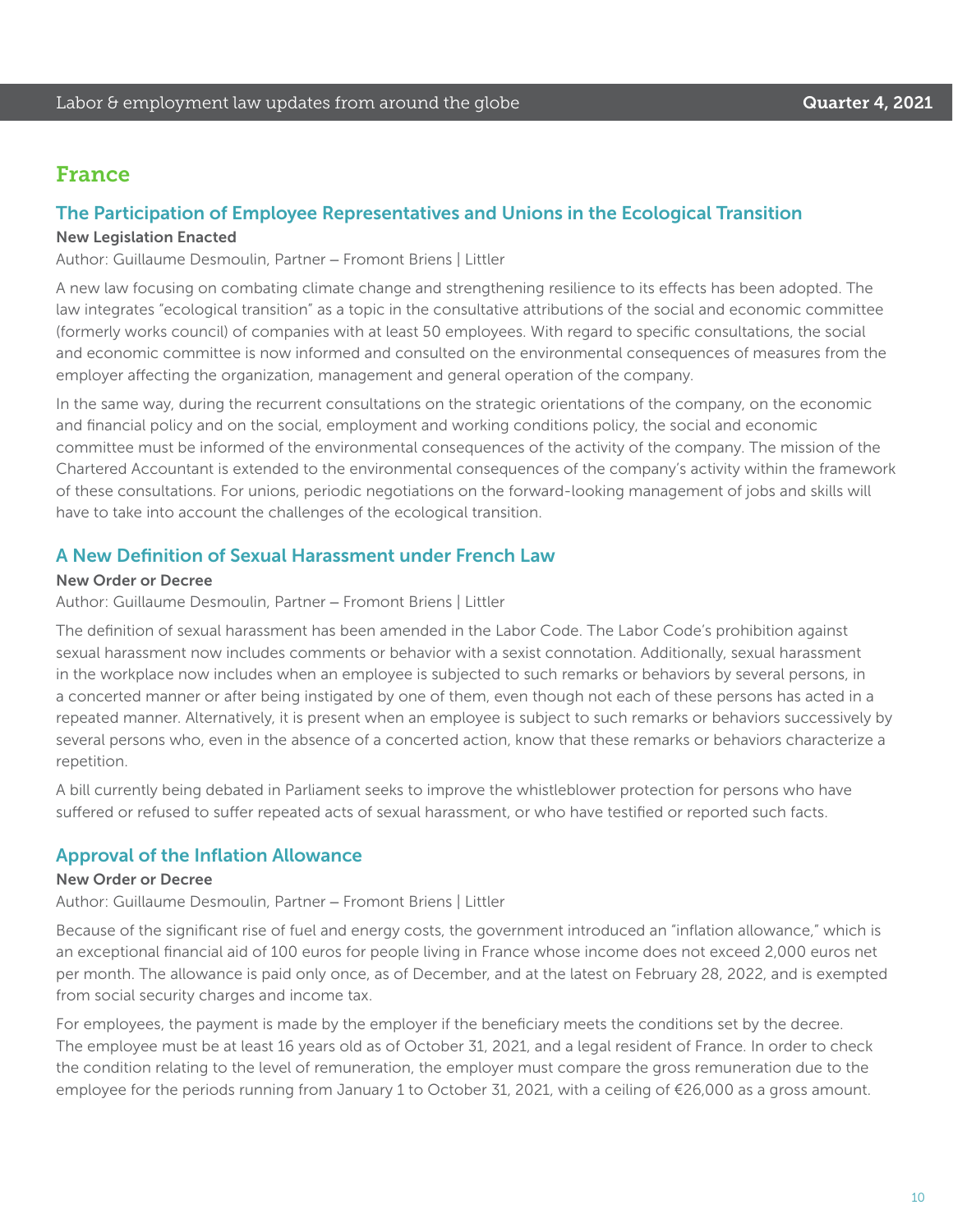#### Sanctioning Disloyalty during Consultation on Strategic Directions

Precedential Decision by Judiciary or Regulatory Agency

Author: Guillaume Desmoulin, Partner – Fromont Briens | Littler

In the case brought before the judicial Court of Paris, a social and economic committee admonished the employer for having proceeded to the compulsory annual consultation on strategic orientations while preparing a restructuring project without informing the social and economic committee about it. In France, employers with at least 50 employees must consult with the social and economic committee annually on the company's strategic orientations. The employer is also obliged to consult with the committee separately on specific restructuring projects.

The court held that the information and orientations given by the employer in the framework of the consultation procedure must be sincere and correspond exactly to the reality of the perspectives envisaged at the time of their communication with the trade unions. The court found that the employer concealed the restructuring project, which amounted to disloyalty towards the information/consultation procedure. The employer was therefore sentenced to pay each of the parties damages as compensation for the prejudice suffered.

#### Issue on Evidence and Purpose of a Video Surveillance System

#### Precedential Decision by Judiciary or Regulatory Agency

Author: Guillaume Desmoulin, Partner – Fromont Briens | Littler

An employee was dismissed for serious misconduct, after the employer obtained evidence of the misconduct through a video surveillance system installed in the employee's workplace. The video surveillance system had been installed for the protection and security of goods and persons on the company's premises. However, this system also enabled the employer to control and monitor employees' activities, even though such purpose had not been the subject of prior information and consultation with employee representatives.

The French Supreme Court ruled that the recordings could not be used as evidence in the case. However, the Court clarified that such evidence may be admissible in certain circumstances.

## Germany

#### Infection Protection Act Amended

#### New Legislation Enacted

Author: Franziska Kahlbau, Associate – vangard | Littler

According to the amendments to the Infection Protection Act, which came into force on November 24, 2021, and apply until March 19, 2022, employers and employees are now only allowed to enter a workplace where there is physical contact with other persons with a so-called "3G" (vaccinated, recovered, or tested) certificate. The employer is obliged to check the vaccinated or recovered status or the negative test result of employees before they enter the workplace. Violations of this obligation are punishable by a fine both on the part of the employees and on the part of the employer; for employees, violations can also lead to consequences under labor law (warning up to and including dismissal).

In addition, according to the home office obligation reintroduced by the amendment of the Infection Protection Act, the employer must offer employees who perform office work or comparable activities to carry them out from home if there are no urgent operational reasons to the contrary. Employees must accept this offer, provided there are no personal reasons speaking against working from home.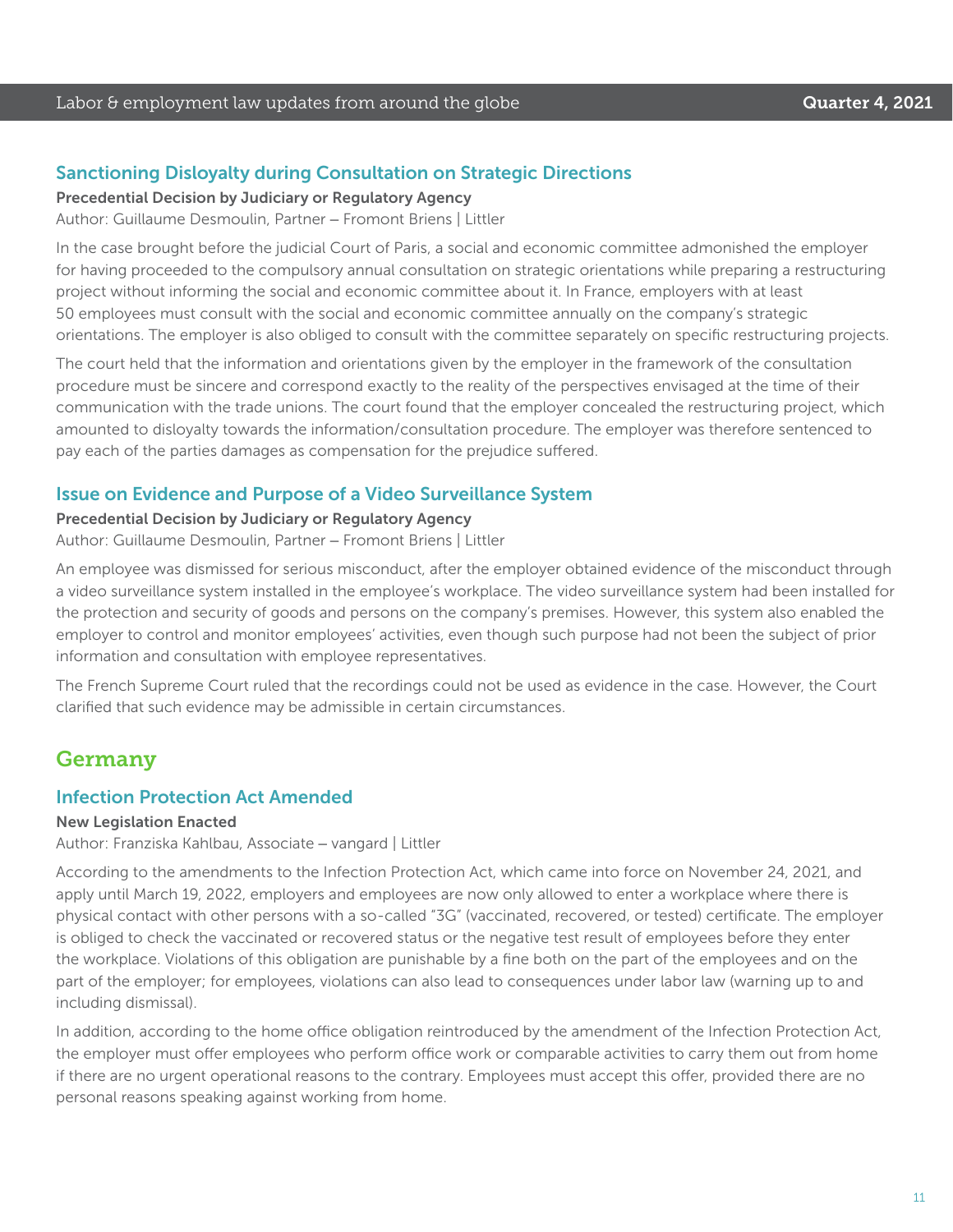#### Short-time Work Affecting Vacation Entitlements

Precedential Decision by Judiciary or Regulatory Agency

Author: Philipp Schulte, Associate – vangard | Littler

The Federal Labor Court has ruled that the vacation entitlement of employees whose working days are temporarily completely cancelled due to short-time work can be recalculated and, if necessary, reduced. The loss of entire working days due to short-time work justifies a recalculation of the vacation entitlement during the year. Days of work lost due to short-time work agreed in individual contracts are not to be equated with periods of compulsory work either under national law or under EU law. These principles also apply if short-time work has been effectively introduced on the basis of a works agreement. The judgement is in line with a previous decision by the Federal Labor Court regarding unpaid leave upon the employee's request as well as one regarding part-time retirement (*Altersteilzeit*).

#### Consequences of an Occupational Accident in the Mobile Office

#### Precedential Decision by Judiciary or Regulatory Agency

Authors: Dr. Sabine Vianden, Associate, and Luisa Rödemer, Senior Associate – vangard | Littler

According to the Federal Social Court, the decisive factor for the classification of an accident in the so-called home (mobile) office as an occupational accident, which entails special consequences under insurance law, is that there is an internal connection between the specific activity that led to the accident and the insured activity. If an activity serving the company was intended and this can be understood by objective circumstances, the accident is insured accordingly. Therefore, an accident on the way from the employee's bedroom to a desk downstairs can be an occupational accident if those requirements are met.

#### Bicycle Suppliers Entitled to Receive Essential Work Equipment

#### Precedential Decision by Judiciary or Regulatory Agency

Author: Dr. Sabine Vianden, Associate – vangard | Littler

Bicycle suppliers (so-called riders) who deliver food and beverages and receive their orders via a smartphone app are entitled to have their employer provide them with the work equipment essential for performing their job. This includes a roadworthy bicycle and a suitable internet-capable cell phone. The employee cannot be referred to statutory claims (*e.g.,* reimbursement of expenses, under Section 670 of the German Civil Code), but deviations from this principle can be contractually agreed. If this is done in the employer's general terms and conditions, they are effective only if the employee is granted appropriate financial compensation for the use of the employee's own bicycle and/or cell phone.

#### Proposed EU Directive on Gig Economy Workers

#### Proposed Bill or Initiative

Authors: Jan-Ove Becker, Shareholder, and Luisa Rödemer, Senior Associate – vangard | Littler

On December 9, 2021, the EU Commission presented a new legislative proposal for the classification of gig economy workers as employees using certain criteria. As the European trade commissioner, Valdis Dombrovskis, has highlighted, there have been more than 1,000 court judgments across the EU regarding gig economy workers' employment status in recent years. The proposal lists five criteria, according to which a dependent employment relationship is given if two criteria are met. The directive takes some of the flexibility away from employers, but also creates legal certainty for the cooperation with gig economy workers. But in the end we need to wait to see what will become law after the lengthy period of deliberation, voting, and implementation of the directive.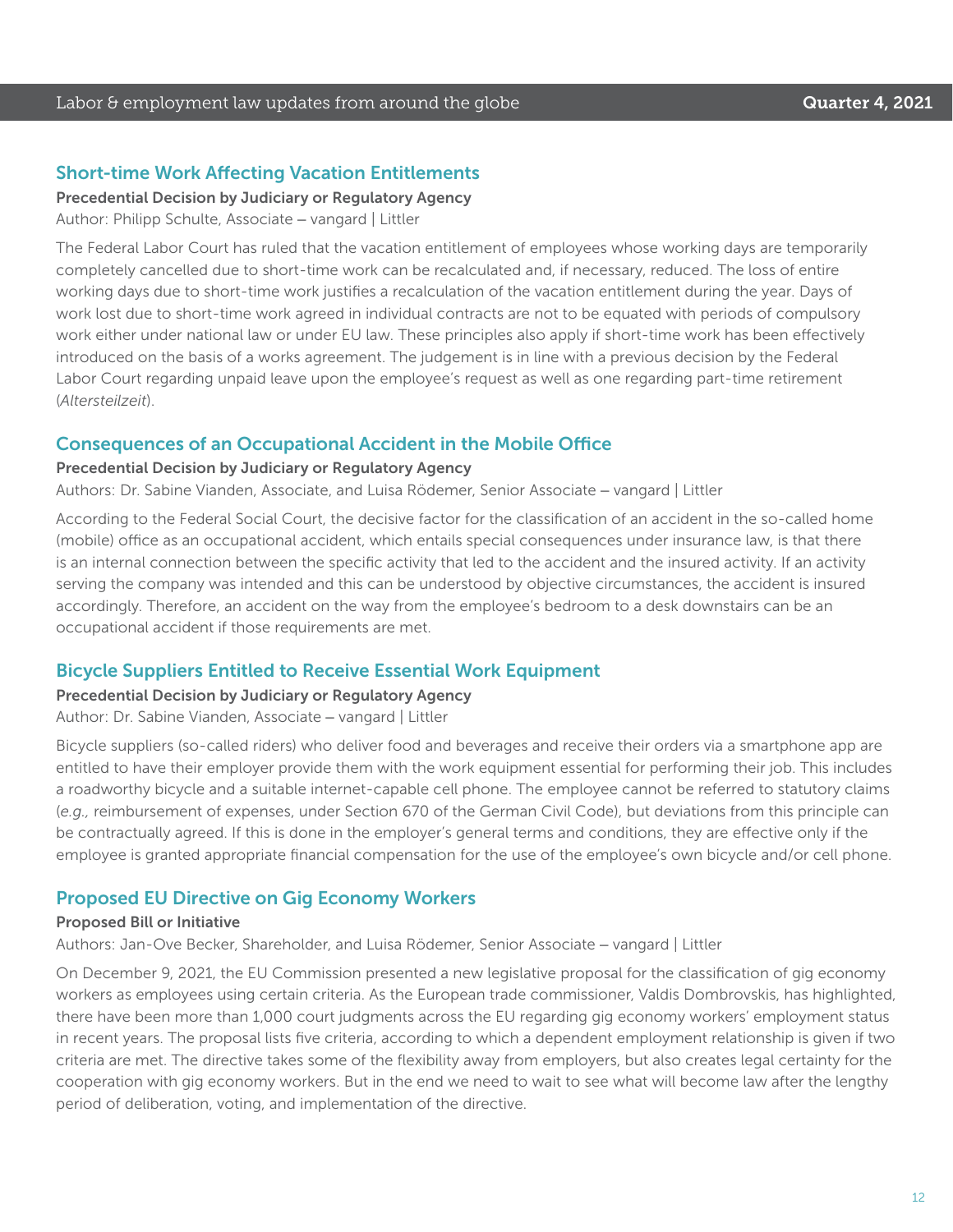## Hungary

#### Option of Obligatory COVID Vaccine for Employees

#### New Order or Decree

Author: Zoltan Csernus, Attorney-at-Law – VJT & Partners Law Firm

The government passed a decree which entitles the employer, as of November 1, 2021, to oblige its employees (considering the protection of health, nature and specifics of the working place and job position) to take the vaccine against COVID-19. The employer sets (even in an e-mail) the deadline of at least 45 days for the first vaccine shot. If the employee fails to comply, the employer is entitled to unilaterally send the employee to unpaid leave. (Exception: An exemption may apply if the employee presents a medical certificate that vaccination could be harmful for him/her.) If after one year of unpaid leave the employee is still unvaccinated, the employer is entitled to terminate the employment with immediate effect.

#### Obligatory Third COVID Vaccine Shot for Medical Personnel

#### New Order or Decree

Author: Zoltan Csernus, Attorney-at-Law – VJT & Partners Law Firm

The government amended Decree No. 449/2021 on obligatory vaccination of health service providers' employees against COVID-19. According to the amendment (decree No. 637/2021) persons already employed and who were vaccinated before 180 days, are obliged to get their third vaccine by December 10, 2021. All employees must receive a third vaccine within 180 days as from the receipt of their second vaccine shot. Those who fail to get the vaccine within the deadline will be ordered by their employer to do so within an additional 15 days. If the employee fails to comply, then the employer is obliged to terminate the employment with immediate effect, and no severance payment will be paid.

#### Increase to the Statutory Minimum Wage

New Order or Decree Author: Zoltan Csernus, Attorney-at-Law – VJT & Partners Law Firm

The government's new decree increased the statutory minimum wage by 19%. As of January 1, 2021, the statutory minimum wage for unskilled employees is HUF 200,000 (approximately EUR 554), while for the employees in job position requiring at least secondary school HUF 260,000 (approximately EUR 720).

#### Amendment of the Labor Code on Home Office Rules

#### New Order or Decree

Author: Zoltan Csernus, Attorney-at-Law – VJT & Partners Law Firm

The new statutory definition of home office includes the rule that the employee works a maximum 33% of the working time at the employer's office, but the parties can deviate from this rule in an agreement. The employer is entitled to calculate as cost the amount (equal to a maximum of 10% of the statutory minimum wage) paid to the employee as refund of home office costs.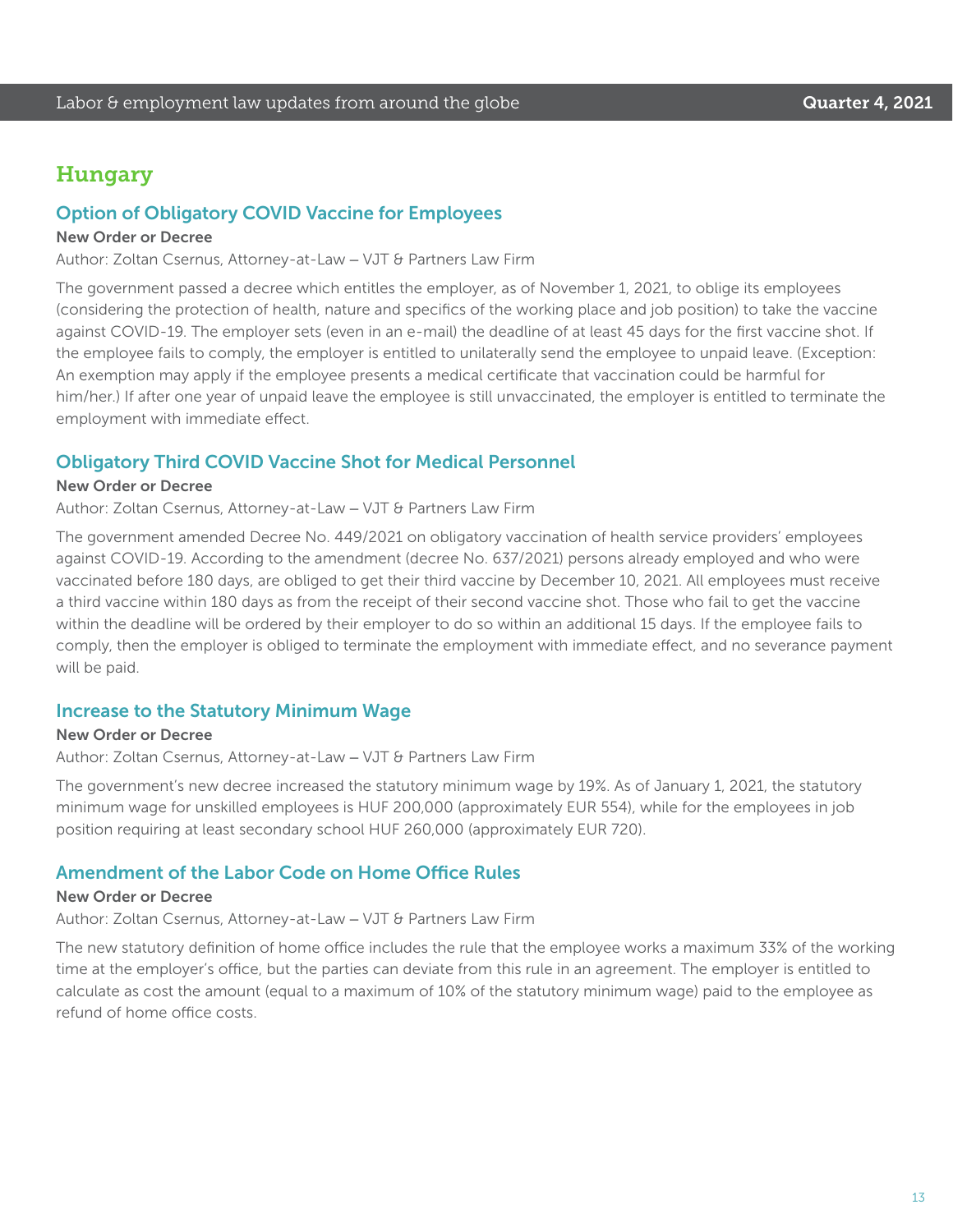## Ireland

#### Increase in Minimum Wage

#### New Legislation Enacted

Author: Niall Pelly, Partner – GQ | Littler

With effect from January 1, 2022, the national minimum wage will increase from €10.20 to €10.50 per hour for employees aged 20 or over.

#### WFH Likely to Remain in Place for Q1 of 2022

#### New Regulation or Official Guidance

Author: Niall Pelly, Partner – GQ | Littler

It had been expected that a full return to offices would be permitted from October 22, 2021, with the lifting of all remaining statutory COVID-19 restrictions, but this has been postponed until February/March 2022 due to high case numbers and the emergence of the Omicron variant. Current public health directive is that employees should work from home unless it is necessary for them to attend their workplace in person.

#### Draft Legislation Providing Mandatory Sick Pay

Proposed Bill or Initiative Author: Niall Pelly, Partner – GQ | Littler

The Government has published the Sick Leave Bill 2021 which will, when enacted, impose a mandatory obligation on the part of Irish employers to provide sick pay. No such obligation currently exists. The Bill provides for statutory sick leave payment (SSP) for an employee up to three days absence a year due to illness or injury. An employee becomes entitled to SSP after they have completed 13 weeks of continuous service with their employer and has provided a medical certificate confirming the employee's inability to work. SSP will be paid at the rate of 70% of regular earnings, up to €110 per day.

It is expected that this draft legislation will be enacted in the first six months of 2022. It is envisaged that SSP entitlements will gradually rise from three days per year when introduced, up to 10 days per year by 2025.

## Italy

#### COVID-19: Green Pass Mandatory in Workplaces

#### New Legislation Enacted

Authors: Carlo Majer, Partner, and Caterina Colombano, Associate – Littler

Effective October 15, 2021, Law Decree No. 127/2021 established that – until December 31, 2021 – a "Green Pass" will be required in order to access the workplace. The Green Pass is a certification issued by the health authorities certifying that the holder either completed the vaccination cycle, fully recovered from the virus, or received a negative result from a rapid diagnostic test.

The employer is responsible for carrying out checks on employees. These checks must be carried out in strict compliance with data protection legislation, which means that no data from the Green Pass can be retained. Employers who fail to comply may be fined. Employees who fail to produce a valid Green Pass cannot be allowed to enter the workplace and will be considered absent without leave until a Green Pass is presented. During this time, the employee will not receive any pay. Failure to abide by these rules can subject the employee to disciplinary sanctions and/or fines. Employees who have been excepted from the vaccination requirement are not required to present a Green Pass.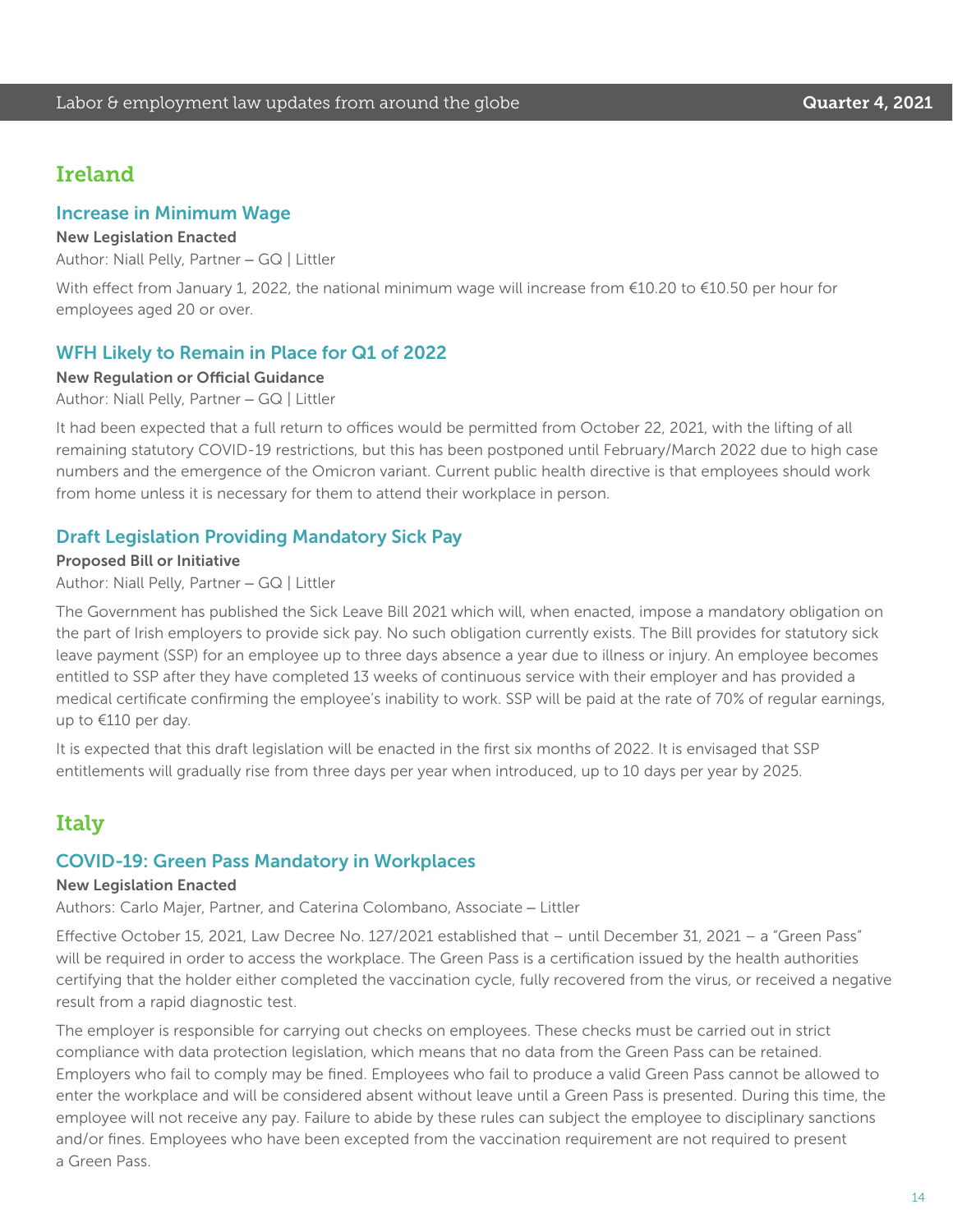#### COVID-19: Salary Support Measures and Dismissal Ban Extension

#### New Legislation Enacted

Authors: Carlo Majer, Partner, and Caterina Colombano, Associate – Littler

Law Decree No. 146/2021 of October 21, 2021, extended two social salary measures – "*Cassa integrazione straordinaria*" and "*Cassa integrazione ordinaria*" – until December 31, 2021. While both are extraordinary redundancy funds for salary payment support, the latter is for companies active in the textile, clothing, leather and fur industry and in the manufacture of leather and similar products. Employers who benefit from such support measures are subject to the ban on individual dismissal for objective reasons and collective dismissal, for the duration of the support.

#### COVID-19: Extension of Emergency Measures

#### New Legislation Enacted

Authors: Carlo Majer, Partner, and Caterina Colombano, Associate – Littler

Decree Law No. 221/2021 of December 24, 2021, extended the state of national emergency until March 31, 2022, and extended until the same date various emergency measures, including concerning smart-working and parental leave. Smart-working is one of the two forms of remote working envisaged by Italian law and is hybrid in nature as the employee works partly outside company premises and partly inside. Ordinary smart-working requires a written agreement with the employee, but in the pandemic context - extended until March 31, 2022 - the employer is allowed to activate it even in the absence of an agreement. In addition, the employer, who must provide annual information on the general and specific risks related to smart-working, may do this also via online channels.

Concerning parental leave, an employee who is the parent of a cohabiting child under 14 years of age may, alternatively with the other parent, abstain from work during the following periods: (i) for the total or partial duration of the suspension of teaching or educational activities in attendance of their child; (ii) for the duration of the child's COVID-19 infection or quarantine. The same benefit is granted to parents of children with a certified severe disability. For such periods, parents are entitled to receive, instead of remuneration, an allowance equal to 50% of their normal remuneration. Parents of children aged between 14 and 16 are entitled to the same time off work without pay or allowance.

#### National Framework for Smart-Working

#### New Regulation or Official Guidance

Authors: Carlo Majer, Partner, and Caterina Colombano, Associate – Littler

On December 7, 2021, the Ministry of Labor and the social parties signed the national framework on smart-working, which sets out the guidelines to be followed in subsequent collective, company, and individual bargaining on the subject. The framework outlines the essential terms that are required for an enforceable smart-working agreement, and provides that in the event of a justified reason, either party may terminate the agreement before its expiration in the case of a fixed-term agreement, or without notice in the case of an agreement of indefinite duration.

Additionally, the framework sets forth various provisions, including the prohibition of overtime work on smart-working days, unless otherwise provided for in collective agreements, and the possibility for the employer to provide IT equipment for the performance of work, establishing minimum security criteria and requirements to be implemented and possible forms of compensation for expenses. Finally, the framework provides a public incentive to companies that regulate smart-working through a company agreement.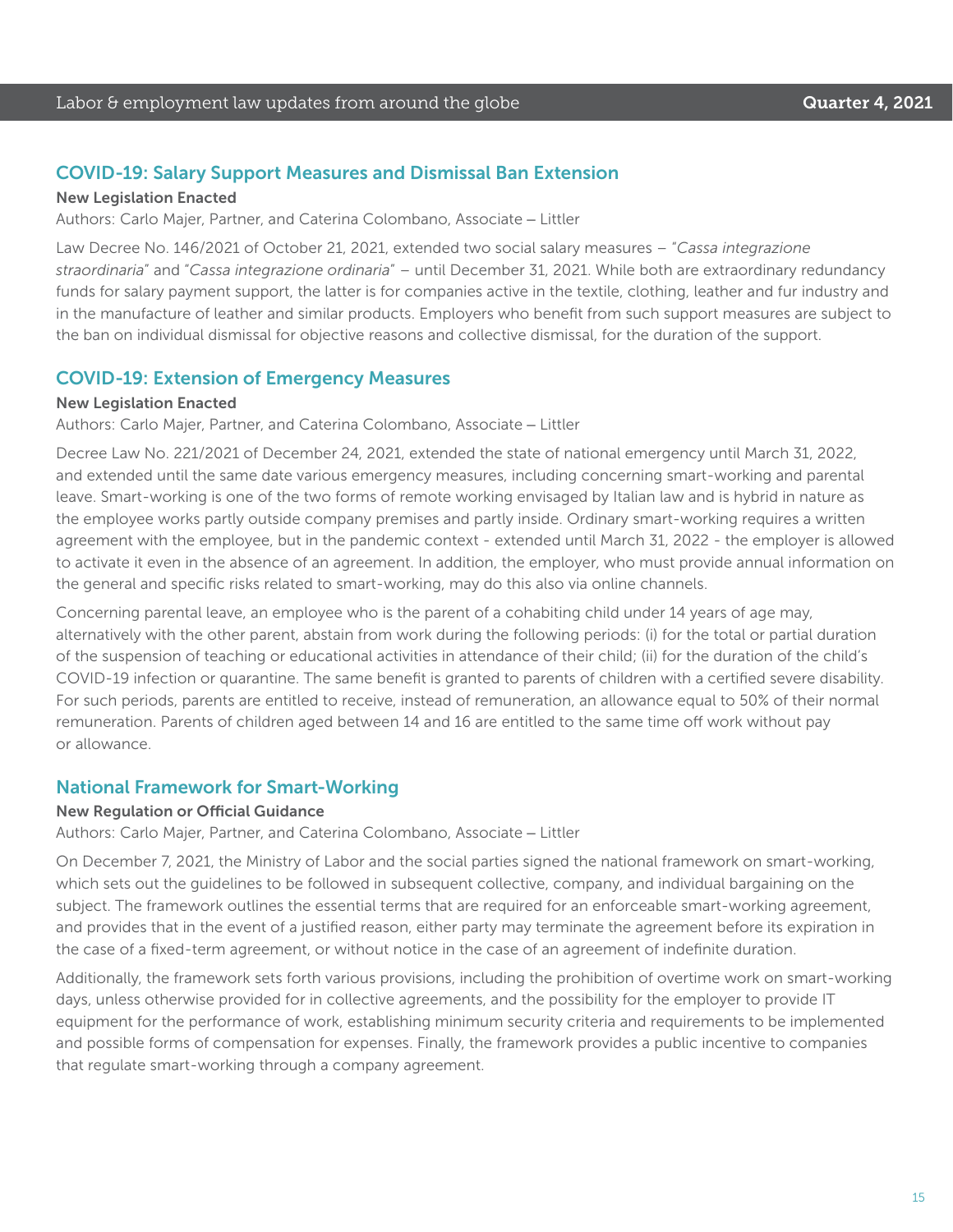## Japan

#### New Paternity Leave Law

#### New Legislation Enacted

Author: Aki Tanaka, Shareholder – Littler

The Child and Family Member Care Leave Act has been revised mainly to create more accessible leave for fathers. The revisions include: (i) a leave of four weeks that can be taken within eight weeks from child's birth; (ii) requiring employers to implement measures to make child care leave more accessible (*e.g.,* training) and provide necessary information to applicable employees; (iii) allowing employees to take the leave in two separate blocks of time; (iv) relaxing the requirement for fixed-term employees to take child care leave; and (v) obliging employers with at least 1,000 employees to promote the use of the child care leave through publicity.

Different provisions under the new law will take effect on April 1, 2022, October 1, 2022, and April 1, 2023. Employers are encouraged to work with counsel to be in full compliance of this law.

## **Malaysia**

#### Occupational Safety and Health Law

#### New Legislation Enacted

Authors: Selvamalar Alagaratnam, Partner, and Teng Wei Hun, Associate – Skrine

On December 13, 2021, the Malaysian Parliament passed a legislative amendment (the Bill) to the Occupational Safety and Health Act 1994 (the Act). The amendment will become effective once it receives Royal Assent and is gazetted by the Government. The amendment will extend the application of the Act to all workplaces throughout Malaysia including in the public services and statutory authorities. The amendment will also make it mandatory for employers to formulate Occupational Safety and Health policies for their respective workplaces; for principal employers to ensure, as far as practicable, the safety of contractors and sub-contractors including those employed by them.

The amendment will also give employees the right to remove themselves from danger or the work in the event the employer fails to take action to remove such danger after being informed by the employee. Finally, the amendment also includes increased penalties and jail sentences for several offences under the Act.

#### Hiring Incentives by the Government

#### New Legislation Enacted

Authors: Selvamalar Alagaratnam, Partner, and Teng Wei Hun, Associate – Skrine

On December 21, 2021, Budget 2022 was passed by the Parliament and amongst others includes a hiring incentive for employers who hire Malaysians who have not been actively employed. The incentive will consist of 20% of the monthly salary for the first six months and 30% for the next six months, subject to jobs with a salary of RM1,500 and above. As an incentive for targeted groups, such as the disabled, Indigenous people, ex-convicts, single mothers, housewives, and women who have been unemployed for more than 365 days, the Government will provide an incentive of 30% of the monthly salary for the first six months and 40% for the next six months for hiring from these categories, subject to jobs with a salary of RM1,200 and above.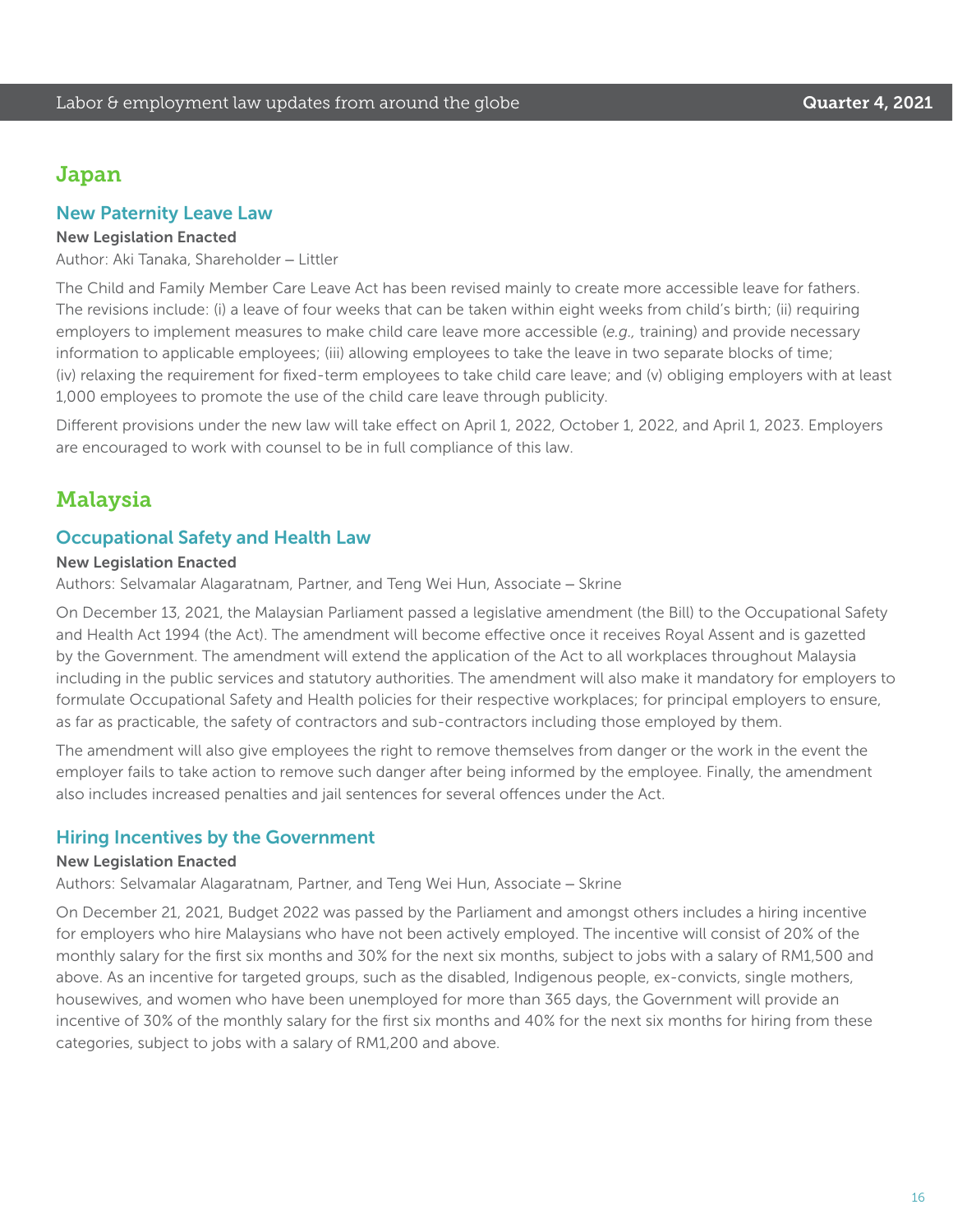#### Federal Court on Justifying Dismissal Before Industrial Court

Precedential Decision by Judiciary or Regulatory Agency

Authors: Selvamalar Alagaratnam, Partner, and Teng Wei Hun, Associate – Skrine

On October 22, 2021, the Federal Court of Malaysia held that the Industrial Court does not have the right to inquire into reasons subsequently advanced by the employer to justify the dismissal via pleadings at the hearing stage of the inquiry before the Industrial Court. The employer is entitled to establish just cause or excuse in relation to the dismissal, but such cause or excuse is circumscribed to the time immediately prior to the dismissal. However, the employer may still adduce evidence and facts discovered post dismissal to counter the remedy afforded to the employee although it may not go to the basis or reason for the dismissal because it was not known at the particular time of dismissal.

#### Double-Deduction for Expenses Incurred in 2021 for COVID-19 Tests for Employees

#### New Regulation or Official Guidance

Authors: Selvamalar Alagaratnam, Partner, and Teng Wei Hun, Associate – Skrine

On October 20, 2021, the Income Tax (Deduction for Expenses in relation to the Cost of Detection Test of Coronavirus Disease 2019 (COVID-19) for Employees) Rules 2021 (the Rules) came into force. The Rules allow for the cost of detection test of COVID-19 for employees within the period from January 1, 2021 to December 31, 2021 incurred by an employer who is resident in Malaysia to be claimed as a deduction for the purpose of ascertaining the adjusted income of that employer from its business in a basis period for a year of assessment.

The Rules further provide that the amount of deduction allowed under the Rules is an addition to any deduction allowed for cost of the COVID-19 Detection Test under section 33 of the Income Tax Act 1967. This means that a double deduction will be allowed for expenses incurred by an employer in COVID-19 Detection Tests carried out on its employees.

#### New Anti-Sexual Harassment Law and Establishment of the Tribunal for Anti-Sexual Harassment

#### Proposed Bill or Initiative

Authors: Selvamalar Alagaratnam, Partner, and Teng Wei Hun, Associate – Skrine

On December 15, 2021, a bill titled, Anti-Sexual Harassment Bill 2021 (the Bill) was tabled in the lower house of the Malaysian Parliament. The Bill seeks to set up the Tribunal for Anti-Sexual Harassment (Tribunal) and the office of Administrator of Anti-Sexual Harassment. The Bill, if passed, will see the Tribunal vested with the jurisdiction to hear and determine any complaint of sexual harassment made by any person, including an employee, and to make an award which includes an order for compensation or damages. The Bill also proposes that any non-compliance with the award will be punishable with a fine and/or imprisonment.

The second reading of the Bill will take place during the parliamentary session in 2022 where the Bill will be debated by members of Parliament.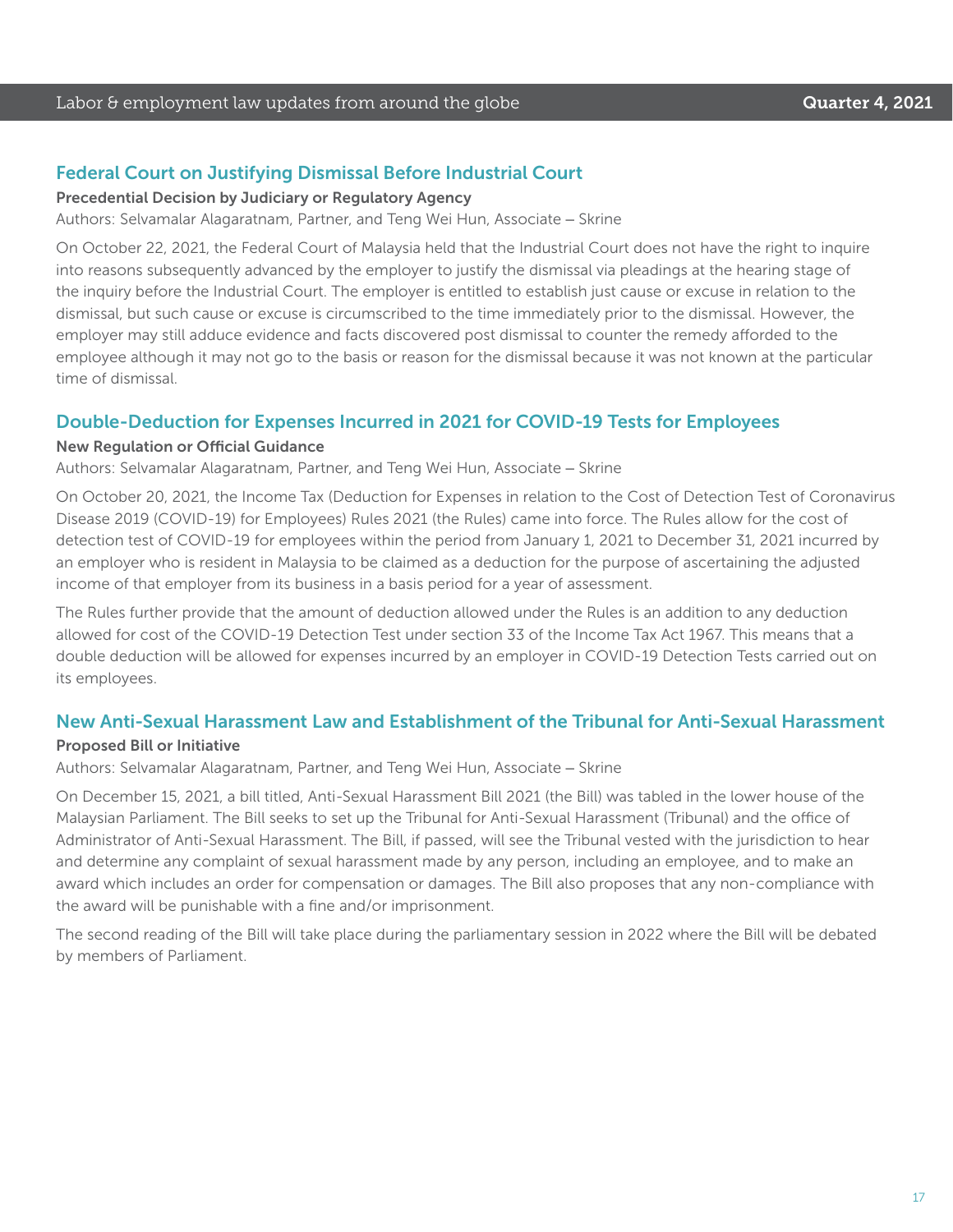## Mexico

## Mexico Increases the General Minimum Wage

#### New Order or Decree

Authors: Mónica Schiaffino, Shareholder, and Valeria Cutipa – Littler

On December 1, 2021, the National Minimum Wage Commission (CONASAMI for its acronym in Spanish) agreed to increase Mexico's general minimum wage to \$172.87 Mexican pesos per day, and \$260.34 Mexican pesos per day in the Free Economic Zone of the Northern Border, effective January 1, 2022. According to CONASAMI's press release, \$16.90 Mexican pesos were added to the current minimum wage through the so-called Independent Recovery Amount (MIR) and an increase of 9% was applied. Therefore, the minimum wage in force for 2022 implies a global increase of 22%.

Employers should review and adjust their payroll practices to comply with this new increase to the minimum wage, which may also potentially impact benefits like savings funds and food coupons depending on how these benefits have been agreed to with employees and unions. This increase was published in the *Official Gazette of the Federation* on December 8, 2021.

## **Netherlands**

#### Paid Parental Leave as of August 2, 2022

#### New Legislation Enacted

Authors: Eric van Dam, Partner, and Dennis Veldhuizen, Partner – Clint | Littler

On October 12, 2021, the Dutch Senate approved the Act on Paid Parental Leave, which is introduced as implementation of EU Directive 2019/1158. Currently, employees are statutorily entitled to unpaid parental leave of 26 times the amount of working hours a week, to be taken during the first eight years of the child's life. As of August 2, 2022 employers can apply to the Employee Insurance Agency for a benefit for employees taking parental leave. This benefit is now set at 50% of the employee's average daily wage per leave day, but the Senate passed a motion to raise this to 70%. The House of Representatives still has to discuss this motion.

#### Quicker Gain of Participation Rights for Employees

#### New Order or Decree

Authors: Eric van Dam, Partner, and Dennis Veldhuizen, Partner – Clint | Littler

On December 14, 2021, the Dutch Senate approved an act that makes some important changes to the Works Councils Act. As of January 1, 2022 employees gain the right to vote for the works council after three months of working in the company instead of after six months. The right to be a candidate for the works council will be obtained after three months, instead of 12 months, of working in the company. Temporary agency workers will be eligible to vote and be chosen after 18 months of working in the company.

#### Bill on the Temporary Broadening of the Use of COVID Entry Passes

#### Proposed Bill or Initiative

Authors: Eric van Dam, Partner, and Dennis Veldhuizen, Partner – Clint | Littler

On November 22, 2021, the Dutch government submitted a bill to the House of Representatives proposing the broadening of the use of COVID entry passes. Based on this bill, employees would need a COVID entry pass to enter workplaces in sectors in which entry passes are already required for visitors. Furthermore, the bill would make it possible to implement the COVID entry pass as a condition for entering the workplace in other sectors, provided that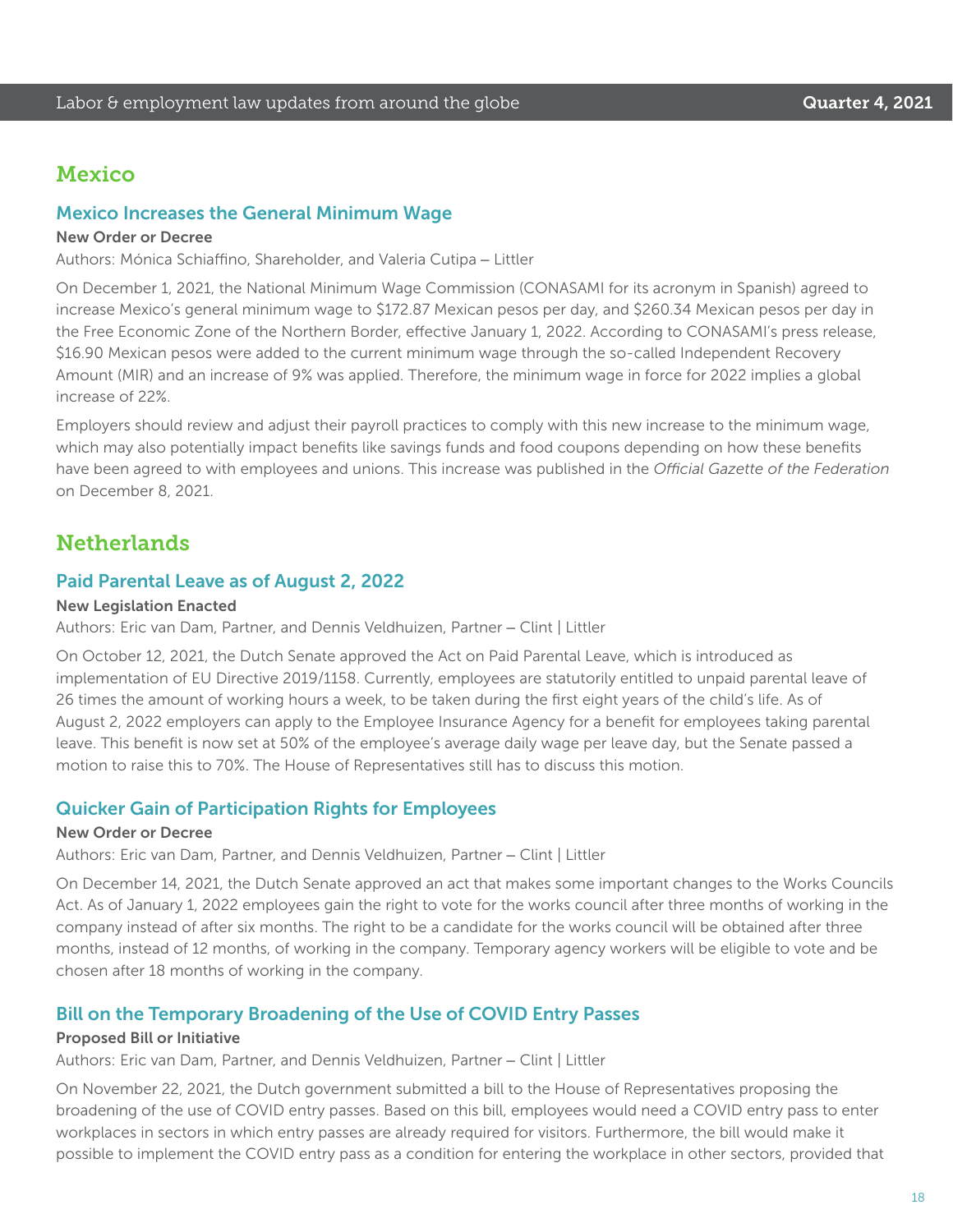#### Labor & employment law updates from around the globe **Cause Countries A. 2021**

there are no other sufficient alternatives to reach the same level of protection. The proposal is under consideration of the House of Representatives. Trade unions have called on parliamentarians to not adopt the bill and the Council for the Judiciary issued a critical advice to the minister.

## Peru

#### Extension of the Remote Work

#### New Legislation Enacted

Author: César Gonzáles Hunt, Partner – Philippi Prietocarrizosa Ferrero DU & Uría

Emergency Decree 115-2021, which was published on December 30, 2021, among other things modified Emergency Decree 026-2020 that regulates the "remote work regime," which allows employees to work from home or their place of isolation by using any type of mechanisms for the provision of services, as long as the physical presence of the employee in the workplace is not linked. The new decree in part extends the remote work regime until December 31, 2022, for both the public and private sectors.

#### Requirement of Full Vaccination for Work

#### New Order or Decree

Author: César Gonzáles Hunt, Partner – Philippi Prietocarrizosa Ferrero DU & Uría

On December 9, 2021, Supreme Decree 179-2021-PCM was published, which modified in part a previous decree that declared the National State of Emergency and set forth measures to follow during the new social coexistence. As of December 10, 2021, under the new decree, any person that performs in-person work must present proof of their full vaccination status; otherwise, they must provide services through remote work. If the job is not compatible with remote work, they will be subject to a "perfect suspension of work," which means the employee can no longer perform the job and the employer is not required to pay a remuneration, though the employment relationship will continue to be valid.

#### New Rules to Elect Employee Representatives for Workplace Safety and Health Committees

#### New Regulation or Official Guidance

Author: César Gonzáles Hunt, Partner – Philippi Prietocarrizosa Ferrero DU & Uría

Ministerial Resolution 245-2021-TR, published on December 11, 2021, approved a procedure to elect employee representatives for the Workplace Safety and Health committees and subcommittees and supervisory roles. It also repealed a previous resolution. The new resolution regulates the scope of application, details the procedure to undertake and the various duties to elect employee representatives.

#### New Guidelines on Monitoring, Prevention, and Control of Employees' Health

#### New Regulation or Official Guidance

Author: César Gonzáles Hunt, Partner – Philippi Prietocarrizosa Ferrero DU & Uría

Ministerial Resolution 1275-2021-MINSA, which was published on December 3, 2021, modified various previous resolutions, directives and guidelines relating to the monitoring, prevention and control of employees' health. Among other things, the new resolution provides that the taking of temperature is no longer required. It also provides that employers should verify employees' full vaccination status.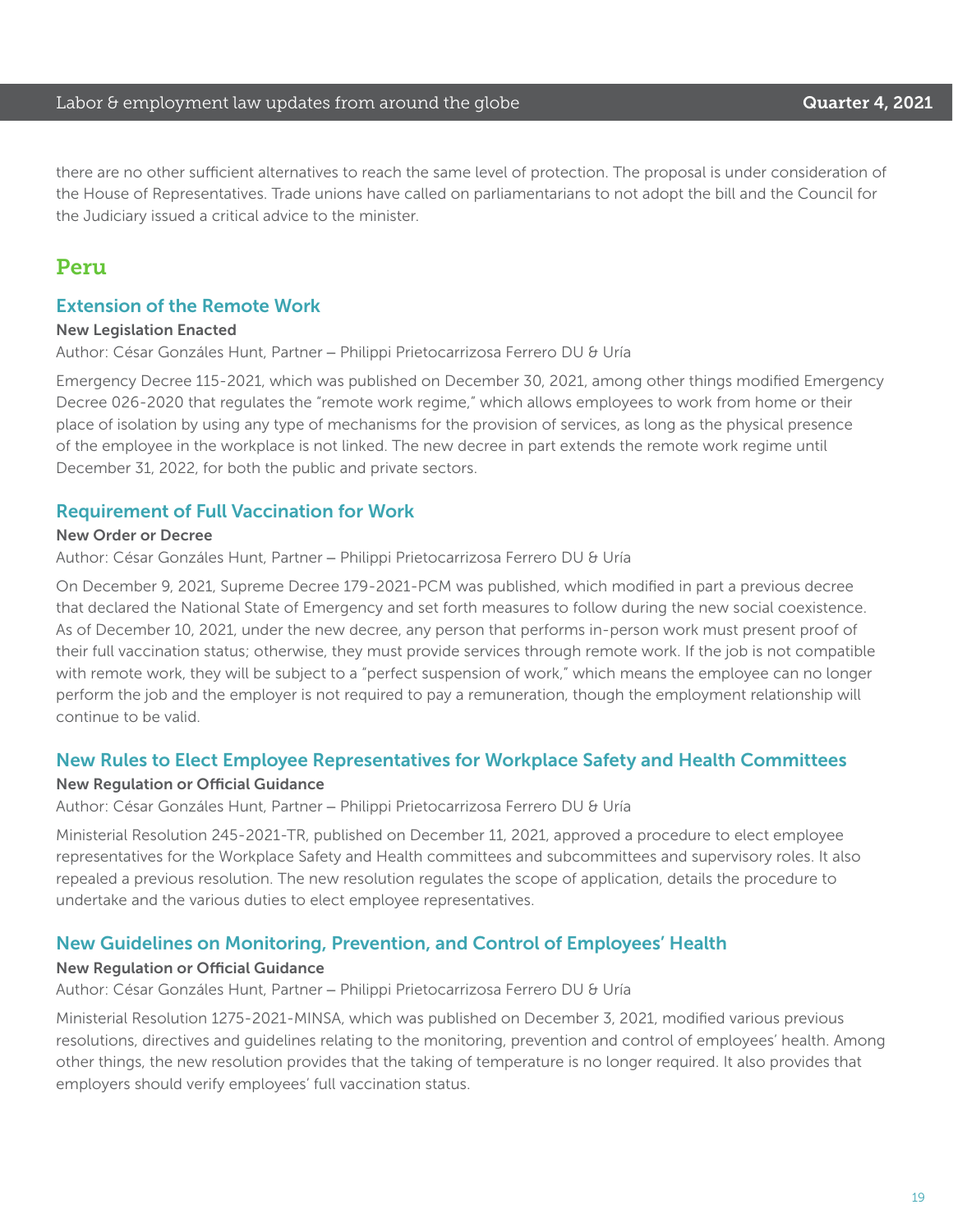## Philippines

#### Labor Inspections for 2022

#### New Order or Decree

Authors: Emerico O. De Guzman, Partner, and Franchesca Abigail C. Gesmundo, Senior Associate – Angara Abello Concepcion Regala & Cruz

Through Department of Labor and Employment (DOLE) Administrative Order No. 269, the DOLE directed the temporary suspension of all labor inspection activities starting December 1, 2021. Exempted from this suspension are Occupational Safety and Health (OSH) COVID-19 Monitoring under Joint Memorandum Circular No. 20-04A of the Department of Labor and Employment (DOLE) and Department of Trade and Industry (DTI); complaint inspections; OSH standards investigations; technical safety inspections, such as inspection of boilers, pressure vessels, and mechanical and electrical wiring installation; and inspection of any establishment or industry as directed by the DOLE Secretary. The suspension of inspection activities was implemented to enable the DOLE to dispose of all pending inspection cases and to prepare for the 2022 inspection program.

#### Further Guidelines on Vaccination of Employees in the Private Sector

#### New Regulation or Official Guidance

Authors: Emerico O. De Guzman, Partner, and Franchesca Abigail C. Gesmundo, Senior Associate – Angara Abello Concepcion Regala & Cruz

IATF Resolution No. 148 -B, promulgated on November 11, 2021 mandates COVID-19 vaccination for employees who are tasked to do on-site work in areas where there are sufficient supplies of COVID-19 vaccines as determined by the National Vaccines Operation Center (NVOC). Eligible employees who remain unvaccinated may not be terminated solely by reason thereof. However, they shall be required to undergo RT-PCR tests regularly at their own expense at least once every two weeks for purposes of on-site work. Antigen tests may be resorted to when RT-PCR capacity is insufficient or not immediately available.

## Portugal

#### COVID-19 Updates (the Past and the New Future)

#### New Legislation Enacted

Authors: David Carvalho Martins, Partner and Head of Employment, and Tiago Sequeira Mousinho – DCM | Littler

The major concern has been focused on COVID-19 – which is why it has claimed the top spot. It is "safe" to say that the workplace is not immune to the virus. Therefore, some measures have been applied, since October, to this day and are still in force, in order to protect public health, including employees and other third (contracting) parties or partners. Some examples of "never-ending updates" may be provided in the workplace, such as (i) the mandatory usage of masks in public places, (ii) the adoption of a specific COVID-19 plan (preventive and repressive internal methods for contamination/infection outbursts, namely social distancing), and (iii) obligation to create de-phased schedules of work time and to reorganize work and minimize transmission risks.

From our perspective, the best prevention and repression of the virus is the almost-daily monitoring of the various enforcement and temporary measures that seem to have become part of our daily lives.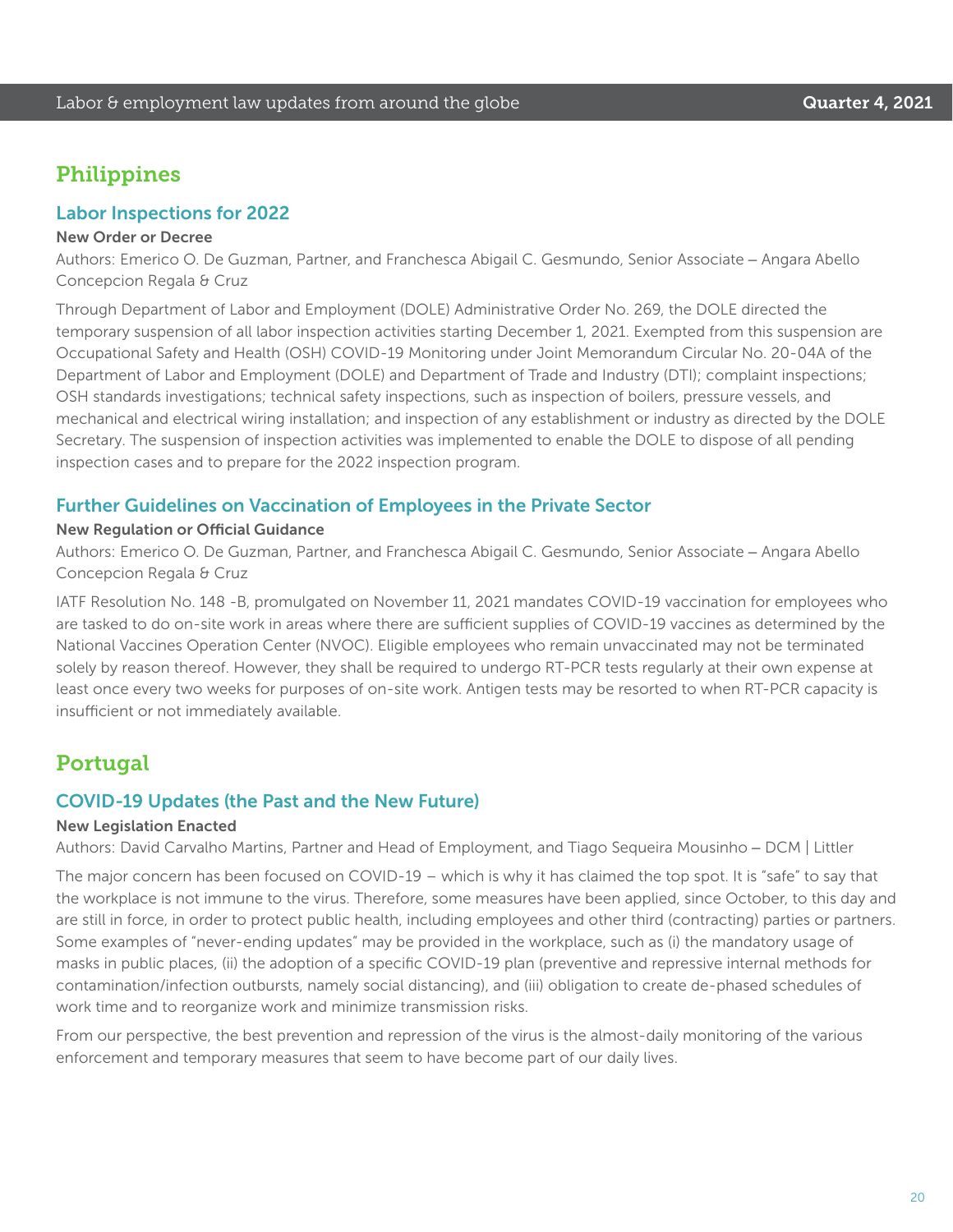#### Telework and Duty to Refrain Contacts

#### New Legislation Enacted

Authors: David Carvalho Martins, Partner and Head of Employment, and Tiago Sequeira Mousinho – DCM | Littler

Newly enacted Law No. 83/2021, which becomes effective on January 1, 2022, provides for a new and broader concept of "teleworker" (*e.g.,* remote workers). Among other things, the new regime provides for the reimbursement of expenses related to telework by the employer, and creates a "new" duty to refrain from contact with the employees during their rest periods. This new duty to refrain contact might not have the effect of limiting or eliminating existing contractual or regulatory situations (exemption from working hours, overtime work, work on-call, among others), in which employees have the obligation to remain available, outside the workplace and working hours, to be contacted for situations in which this is deemed necessary. On the other hand, the lawmaker does not seem to use the notion of work schedule to delimit the duty to refrain, having delimited this duty to rest periods, namely rest breaks, daily and weekly rests.

Employers must be aware of several implications of teleworking/remote working. Mainly on the terms and conditions established in formal teleworking agreements. This referred formal agreement could determine the most disparate interpretations.

#### New Statute for Employees in the Cultural Area

#### New Legislation Enacted

Authors: David Carvalho Martins, Partner and Head of Employment, and Tiago Sequeira Mousinho – DCM | Littler

Decree-Law no. 105/2021 – which was published on October 29, 2021, and entered into force on January 1, 2022 – provides a new framework for professionals inserted in the cultural area. The main implications are with regard to (i) the new regime for fixed-term contracts, (ii) the broader concept of worktime and workplace (with seemingly a narrowed definition of the concept of mere travels), (iii) a rule of preference to choose an employment contract model instead of a contract for the provision of services, (iv) a new social protection regime based on registration, and (v) a new regime on professional requalification.

Employers ought to compare the different regimes (old vs. new law) since hiring processes have changed in this new framework based on restriction and less flexibility.

#### Whistleblowing Transposition and Employment Relations

#### New Legislation Enacted

Authors: David Carvalho Martins, Partner and Head of Employment, and Tiago Sequeira Mousinho – DCM | Littler

Law no. 93 /2021 – which was published on December 20, 2021, and becomes effective 180 days after publication – provides the general framework for the protection of whistleblowers. The referred law has several employment implications, such as (i) mandatory adoption of internal reporting channels, and (ii) nonretaliation rules towards employee-whistleblowers. The main concerns are centered on the short time provided by the Portuguese legislator in order to comply with all formal obligations. Right now, less than 180 days and still counting.

Employers should become aware of their obligations under the regimes of whistleblowing and the protection of trade secrets in order to mitigate future contingencies.

#### New Regime on Justified Absences and Parental Grief

#### Proposed Bill or Initiative

Authors: David Carvalho Martins, Partner and Head of Employment, and Tiago Sequeira Mousinho – DCM | Littler

The Law 1/2022 was approved on November 26, 2021 and will be published in January 2022. The present law extends the number of days for the period of mourning the death of a descendant or relative in the first degree of the direct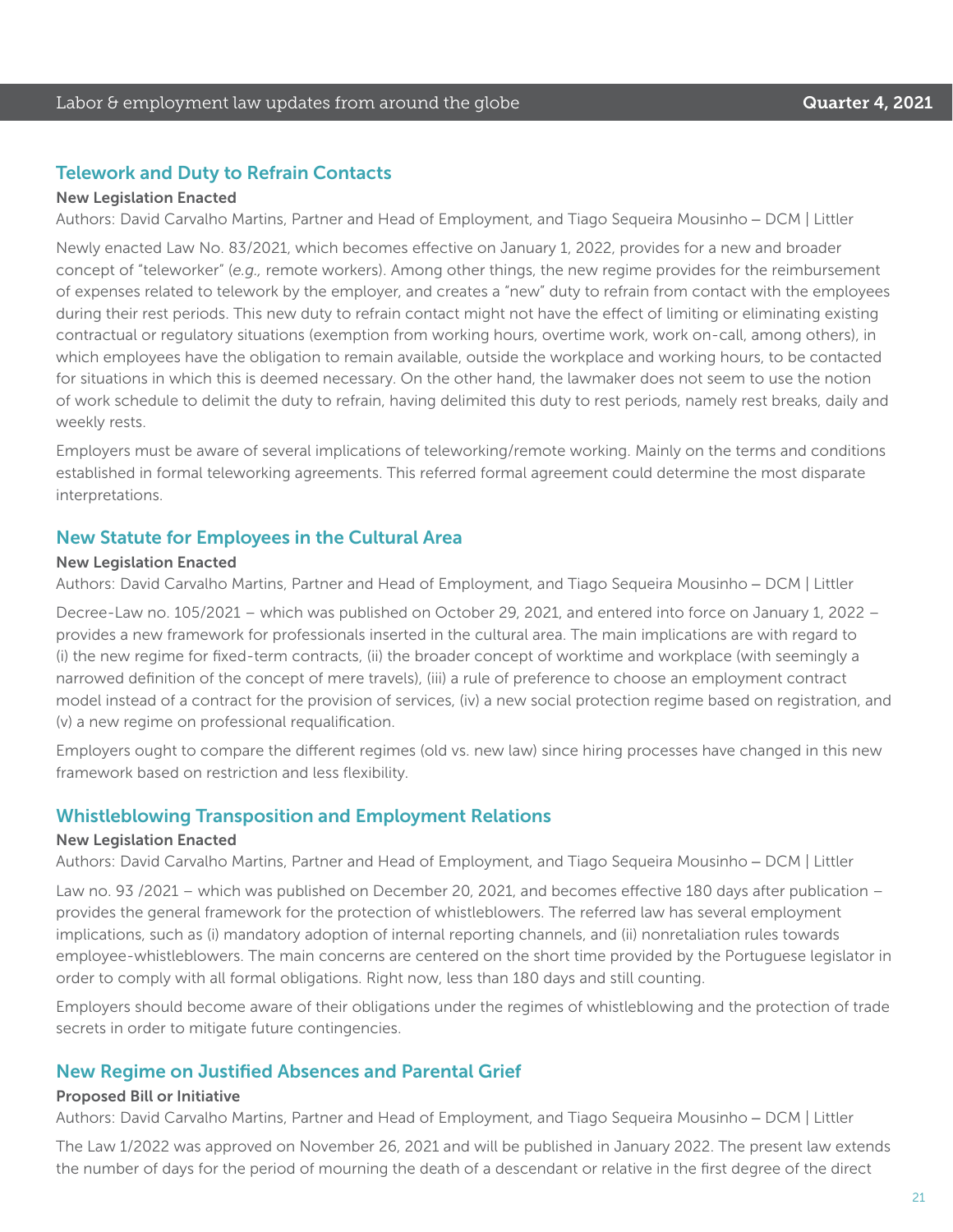#### Labor & employment law updates from around the globe **Cause Countries A. 2021**

line from five days to 20. In these situations, both parents are entitled to request psychological counseling, provided by the National Health Service, which must begin within five days after the death.

This has been a long-term initiative that took the shape of legislative proposals. It is important to provide this information to HR Departments. This has been a theme raised regarding the mental health of workers and its impact on the workplace. A felt demand that has been delayed over time.

## Puerto Rico

#### Governor Issues New Executive Order Providing for New Vaccination Mandates

#### New Order or Decree

Authors: Anabel Rodriguez-Alonso, Capital Member, and Irene Viera Matta, Associate – Schuster Aguiló | LLC Littler

On November 15, 2021, Puerto Rico's Governor issued Executive Order No. 2021-075 (EO 2021-075), which integrates prior COVID-19-related orders still in effect and, notably, includes vaccine/testing requirements for employers with over 50 employees. EO 2021-075 took effect immediately, and per its terms, will continue until the Emergency Declaration for COVID-19 has ended or another executive order renders it null.

The EO acknowledges that it does not intend to conflict with any guidance or order issued by any federal agency and states that it is to be interpreted in harmony with the federal provisions and their applicable jurisprudence, regarding vaccination for employees of the public and private sectors. In other words, at this time employers covered by the Healthcare Requirements issued by the Centers for Medicare and Medicaid Services of the Department of Health and Human Services or President's Biden Executive Order 14042 applicable to federal contractors, still need to comply with such federal requirements.

#### Tis the Season for Back-to-Back COVID-19 Related Executive Orders

#### New Order or Decree

Authors: Anabel Rodriguez-Alonso, Capital Member, and José Maymí Gonzalez, Associate – Schuster Aguiló | LLC Littler

In two days, Puerto Rico's Governor issued back-to-back executive orders (EO) establishing greater restrictions on mass activities, food and drink establishments, and air passengers arriving on the Island. The first, EO-2021-080, in essence, requires that all closed- or open-air establishments that promote the accumulation of people must require the following: (1) proof of vaccination; and (2) a negative COVID-19 test result, or a positive COVID-19 result from the last three months. The second, EO-2021-081, in its first section focuses on passengers arriving to the Island. In its second section, EO-2021-081 turns its attention to a wide swath of businesses and places where foods and drinks are provided.

These businesses must require all visitors to: (a) provide proof of vaccination; (b) a negative COVID-19 result; or (c) a positive COVID-19 result from the last three months. The restrictions in both EOs attempt to stem the growing wave of COVID-19 cases caused, in part, by the arrival of the Omicron variant to Puerto Rico and are already in effect.

#### New Executive Order Mandates Booster Shots for Health and Education Sectors

#### New Order or Decree

Authors: Anabel Rodriguez-Alonso, Capital Member, and José Maymí Gonzalez, Associate – Schuster Aguiló | LLC Littler

On December 22, 2021, Puerto Rico's Governor signed EO-2021-082, effective as of December 27, 2021. This EO breaks new ground by requiring for the first time a booster shot for certain segments of the populace. EO-2021-082 requires that any person older than age 18 who is fully vaccinated and meets the following criteria, must receive a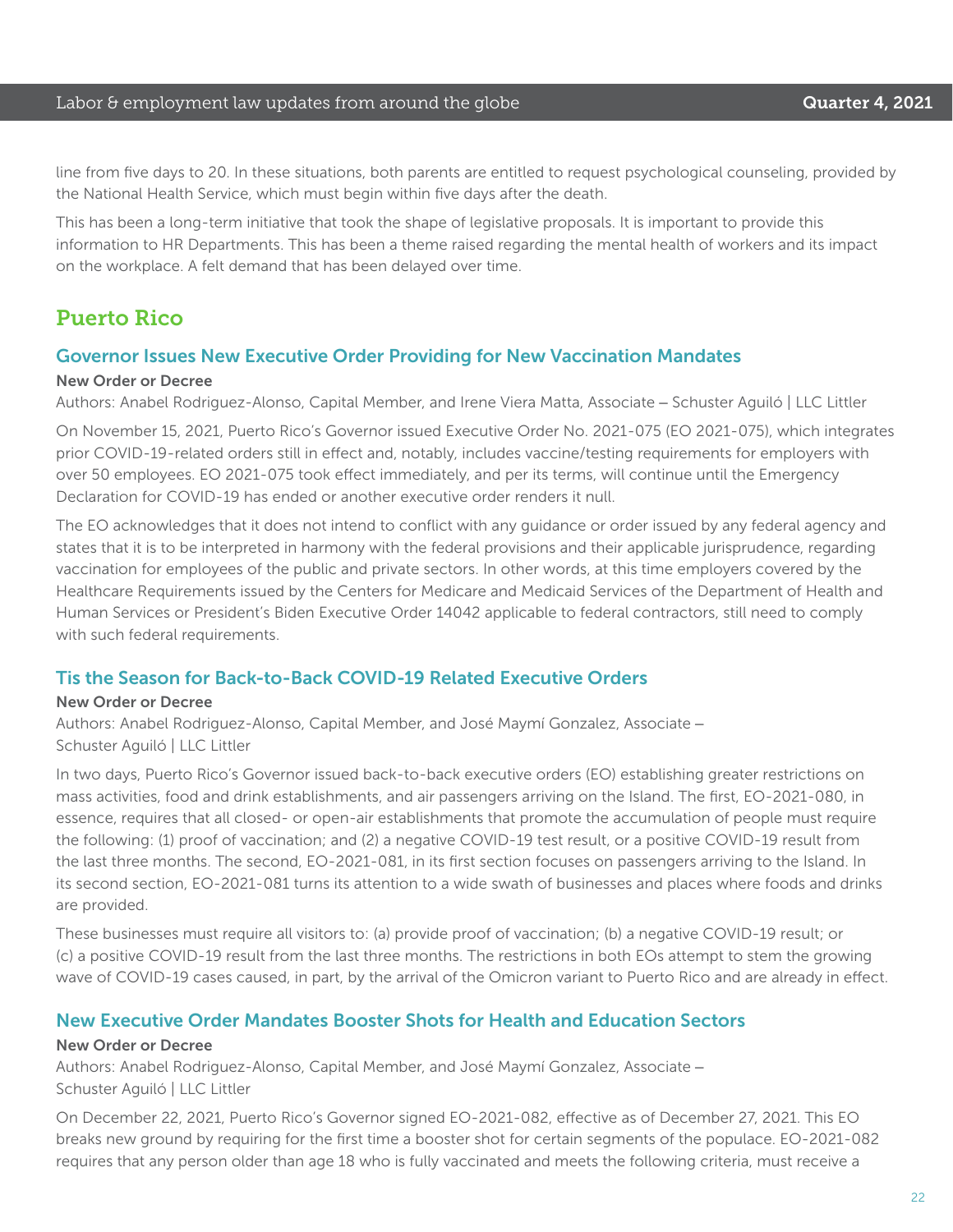#### Labor & employment law updates from around the globe **Cause Countries A. 2021**

booster shot: (1) people who work in health facilities, regardless of their job functions; and (2) people who work in schools, educational centers, and universities, regardless of whether the same are public or private. This latter portion includes contractors.

Notably, students are not required to receive a booster under this EO. Covered personnel have until January 15, 2022, to receive their booster shot; failure to meet this deadline will impede such employees from working in person.

#### Implicit Consent for Arbitration Agreements in the Employment Context

#### Precedential Decision by Judiciary or Regulatory Agency

Authors: Lourdes C. Hernández-Venegas, Capital Member, and Ana B. Rosado-Frontanés, Capital Member – Schuster Aguiló | LLC Littler

In a recent decision, the Puerto Rico Supreme Court (PRSC) reinforced the strong public policy favoring arbitration agreements in Puerto Rico, validating continued employment as implicit consent for such agreements. The PRSC recognized that the Federal Arbitration Act (FAA) applies in the employment context, that its provisions are triggered when there is an interstate transaction implicated and that it preempts state laws on the subject. Given contract law concepts, the FAA requires only that arbitration agreements be in writing; thus, sending the agreement through electronic means satisfies this requirement and the parties' physical signatures are not required to validate the Agreement.

Importantly, the PRSC noted that the Agreement was clear in that it was deemed accepted if the employee continued to work for the company for 60 days after the receipt of the Agreement. Thus, written approval was not required. This case represents further certainty for employers that have adopted or are planning to adopt arbitration agreements in connection with employment claims, especially those covered by the FAA.

#### Damages Calculations Involving Double Penalties and Alternate Income Streams

#### Precedential Decision by Judiciary or Regulatory Agency

Authors: Anabel Rodriguez-Alonso, Capital Member, and Irene Viera Matta, Associate – Schuster Aguiló | LLC Littler

In a recent case, the Puerto Rico Supreme Court (PRSC) determined that when a plaintiff prevails in a discrimination lawsuit, any award of back pay (lost wages) to be granted must be reduced by any income earned from other means before applying the double penalty provided by local anti-discrimination laws. After considering the restorative and non-punitive nature of the applicable labor statutes, as well as the court's precedent, the PRSC determined that any interim earnings obtained by a plaintiff by other means had to be deducted from the total amount of assets plaintiff did not receive (that is, back pay or front pay) prior to imposing the double penalty provided by law.

The PRSC further noted that deducting the injured party's alternate income after imposing the double penalty would improperly inflate the award by failing to account for actual income received from other sources. Consequently, the PRSC ruled that the previous calculation made by the appellate court was incorrect, insofar as it deducted the income obtained by the plaintiff after applying the double penalty.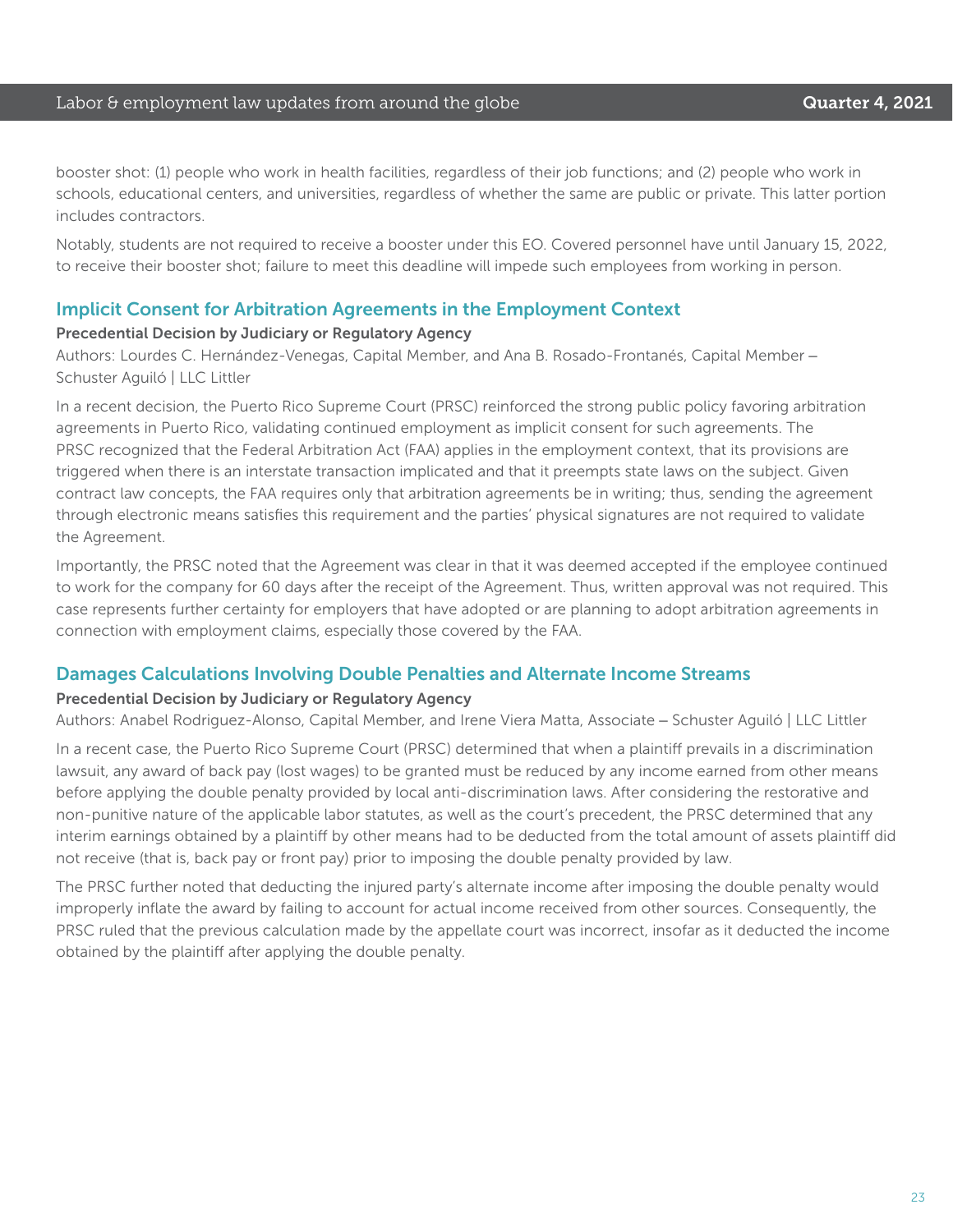## Saudi Arabia

#### Penalties for Dealing with Illegal Expatriates

#### New Legislation Enacted

Authors: Sara Khoja, Partner, and Sarit Thomas, Knowledge Management Counsel – Clyde & Co.

Ministerial Decision No. 3329/1435 has been updated to provide that in instances where an individual employer permits their employees to work for third parties or for their own account they shall face a maximum penalty for a third violation, of SR100,000, deportation (where an expatriate), six months custodial sentence, and a recruitment ban of five years.

#### New Table of Fines and Penalties

#### New Legislation Enacted

Authors: Sara Khoja, Partner, and Sarit Thomas, Knowledge Management Counsel – Clyde & Co.

The Ministry of Human Resources and Social Development (MHRSD) on December 17, 2021, published an amended set of penalties for noncompliance with the Saudi employment regulations by employers, with immediate effect. The new law provides a revised list of penalties for violations of various employment regulations, including sanctions for noncompliance with Saudization requirements, work authorisation obligations, and payment of wages. It also provides a separate list of sanctions applicable to recruitment companies.

The level of penalties depends on the employer's headcount and, in some instances, the penalties are multiplied by the number of workers affected by the employer's non-compliance. Employers must settle (or appeal) all penalties within 60 days of being served by the MHRSD, and failure to do so will result in the suspension of all services provided by MHRSD.

#### Saudization Requirements for Select Professions

#### New Regulation or Official Guidance

Authors: Sara Khoja, Partner, and Sarit Thomas, Knowledge Management Counsel – Clyde & Co.

The Ministry of Human Resources and Social Development (MHRSD) has issued several decisions relating to requirements under the Saudi Nationalization Scheme *(Nitaqat* or Saudization) for select professions in marketing, healthcare, medical appliances, dentistry, and pharmaceutical sectors. Effective April 11, (i) for dentistry professions, companies with a minimum of three employees are required to employ Saudi nationals and pay a monthly minimum salary of SAR7,000; (ii) pharmaceuticals companies with a minimum of five employees are required to employ Saudi nationals and pay a monthly minimum salary of SAR7,000 for specialists and SAR 5,000 for technicians; (iii) healthcare companies are required to meet a Saudization quota of 60% and pay a monthly minimum salary of SAR7,000 for specialists and SAR 5,000 for technicians; and (iv) companies with employees working in professions related to sales, promotion, and introduction of medical appliances, engineering and technical professions must pay their Saudi national employees a monthly minimum salary of SAR7,000 for specialists and SAR 5,000 for technicians and other diploma holders.

Effective May 8, 2022, (i) for marketing, companies with a minimum of five employees are required to meet a minimum rate of 30% Saudization requirements within their marketing roles and pay a monthly minimum salary of SAR5,000; and (ii) positions for secretarial, translation, storekeeping, and data entry jobs are restricted only to Saudi nationals, employees must be paid a minimum salary of SAR 5,000 per month.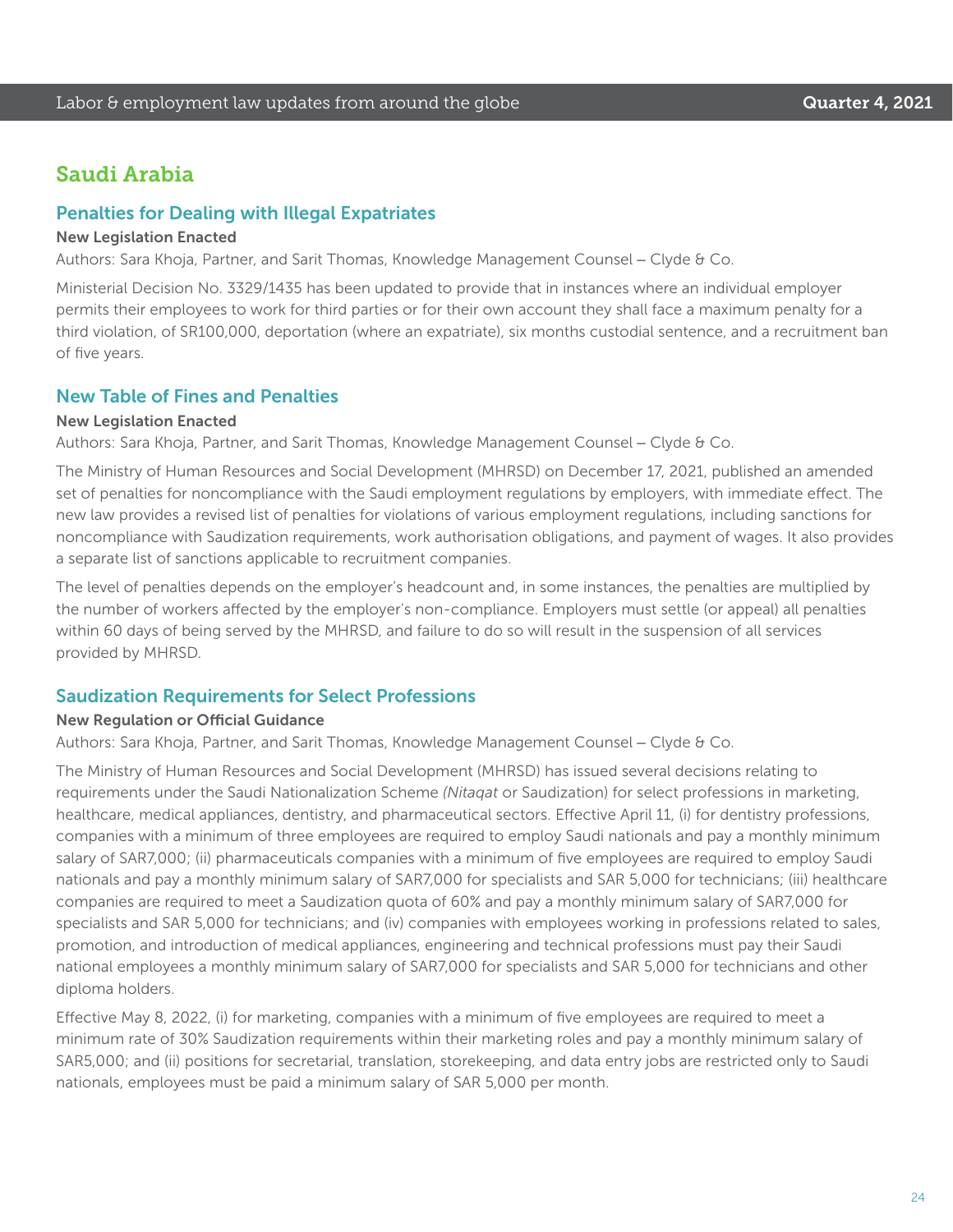#### COVID-19 Update

#### Important Action by Regulatory Agency

Authors: Sara Khoja, Partner, and Sarit Thomas, Knowledge Management Counsel – Clyde & Co.

The KSA Ministry of Interior announced on October 17, 2021, that wearing masks is no longer mandatory in open places. Furthermore, those who have received both doses of the COVID-19 vaccine are not subject to social distancing measures at social gatherings, public places, public transport, restaurants, and cinemas. These spaces will be permitted to operate at full capacity.

## Singapore

#### Retrenchment Notification

#### New Regulation or Official Guidance

Authors: Trent Sutton, Shareholder, and Isha Malhotra, Of Counsel – Littler

Effective November 1, 2021, an employer is required to notify the Ministry of Manpower if it retrenches even a single employee. Prior to November 1, the notification requirement was triggered only if five or more employees were retrenched. The reason for the notification is so that the tripartite partners and relevant agencies are able to support retrenched employees.

#### New Workplace Anti-Discrimination Law in Singapore

#### Proposed Bill or Initiative

Authors: Trent Sutton, Shareholder, and Isha Malhotra, Of Counsel – Littler

Singapore currently does not have specific legislation governing employment discrimination and equal opportunity. While there are some limited protections (such as protection against wrongful dismissal or pregnancy dismissal, entitlement to retirement and re-employment, etc.), other workplace-related discrimination issues are dealt through nonbinding guidelines issued by the Tripartite Alliance for Fair and Progressive Employment Practices (TAFEP) and the Fair Consideration Framework (FCF). It is expected that Singapore will enact new workplace anti-discrimination law that will impose stricter enforcements on anti-discrimination issues.

## Spain

#### Labor Reform

#### New Legislation Enacted

Authors: Sonia Cortés García, Partner, and Ariadna Arriola Cabello, Associate – Abdón Pedrajas | Littler

Law 32/2021 of December 28, published on December 30, 2021, provides urgency measures for labor reform, the guarantee of employment stability, and the transformation of the labor market. Among other things, the law simplifies contracts (to reduce the temporary employment rate and encourage permanent contracts); promotes training contracts (to encourage hiring of young people); modifies the rules for temporary contracts; and updates outsourcing procedures.

The law further promotes flexibility in the employment; updates the rules for collective bargaining; modifies obligations concerning contribution to Social Security; increases the employer's financial credit for training individuals affected by a furlough; among other provisions.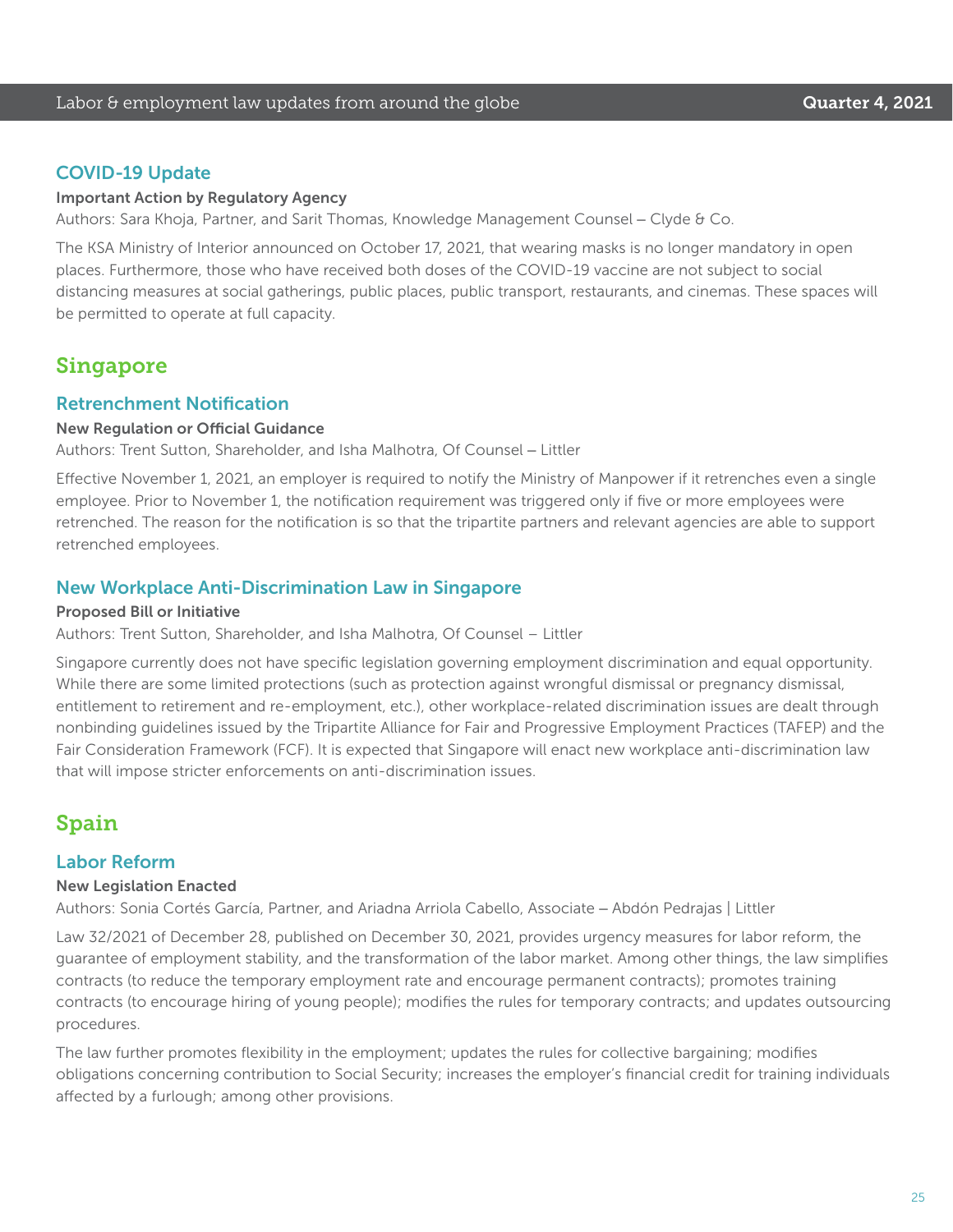#### Pension Scheme

#### New Legislation Enacted

Authors: Sonia Cortés García, Partner, and Ariadna Arriola Cabello, Associate – Abdón Pedrajas | Littler

Law 21/2021 of December 28, published on December 29, 2021, guarantees the purchasing power of pensions and other measures to strengthen the financial and social sustainability of the public pension system. Mainly, this law provides the revaluation of pensions and guarantees the purchasing power is recovered through the updating of pensions according to the inflation of the previous year.

The law also modifies the requirements for access to the retirement pension system, especially for early retirement, introduces new incentives for people who decide to delay the access to the pension benefit, and introduces a new system to make the pension system more sustainable by means of the so-called "intergenerational equity mechanism." Furthermore, the law also provides a new regulation on access to widowhood benefits for unmarried couples (parejas de hecho), among other provisions.

#### Supreme Court Ruling on Return to Office-Based Work

#### Precedential Decision by Judiciary or Regulatory Agency

Authors: Sonia Cortés García, Partner, and Ariadna Arriola Cabello, Associate – Abdón Pedrajas | Littler

The Supreme Court on its judgment 4130/21 of October 20, 2021 examines (i) whether or not the plans to resume office-based work after COVID-19 must be negotiated with the employees' representatives, and (ii) whether this may or may not in itself involve a breach of employees' right to physical integrity. The Supreme Court has held that employers are allowed to unilaterally implement plans to return to office-based work without entering into a prior consultation period with the employees' representatives and that this consequently does not violate their right to freedom of association.

The decision does not pursue anything other than to resume the usual working conditions. Remote work was adopted exceptionally on the occasion of the COVID-19 pandemic. So, in the same way that employers were compelled to unilaterally modify the usual face-to-face system to provisionally implement remote work due to COVID-19 without arguing the need to previously negotiate that decision with the employees' representatives, the Supreme Courts understands that it is not required now neither to do so in the other way around. Furthermore, in the event that the return to the offices is made in compliance with health and safety provisions and considering the necessary COVID-19 preventive measures, requiring employees to return to office-based work will not be considered itself as a breach of employees' right to physical integrity.

#### Increase in the Amount of Employment Sanctions

#### New Regulation or Official Guidance

Authors: Sonia Cortés García, Partner, and Ariadna Arriola Cabello, Associate – Abdón Pedrajas | Littler

As of October 1, 2021, employment sanctions are increased by 20%, without retroactive effect. Consequently, minor employment infringements will lead to fines ranging from  $\epsilon$  70 to 750 euros (instead of from  $\epsilon$  60 to 625); serious infringements, such as breaches of contractual regulations or failure to comply with working hours and/or overtime, between others, will lead to fines ranging from € 751 to 7,500 (instead of from € 626 to 6,250).

Very serious infringements, such as the illegal assignment of employees, decisions detrimental to the employees' right to strike, or failure to draw up an equality plan, will be sanctioned with fines ranging from € 7,501 to 225,018 euros (instead of from € 6,251 to 187,515). Furthermore, new infringements and sanctions have been introduced by art.5 of the new Law 32/2021, of December 28 on the labor reform.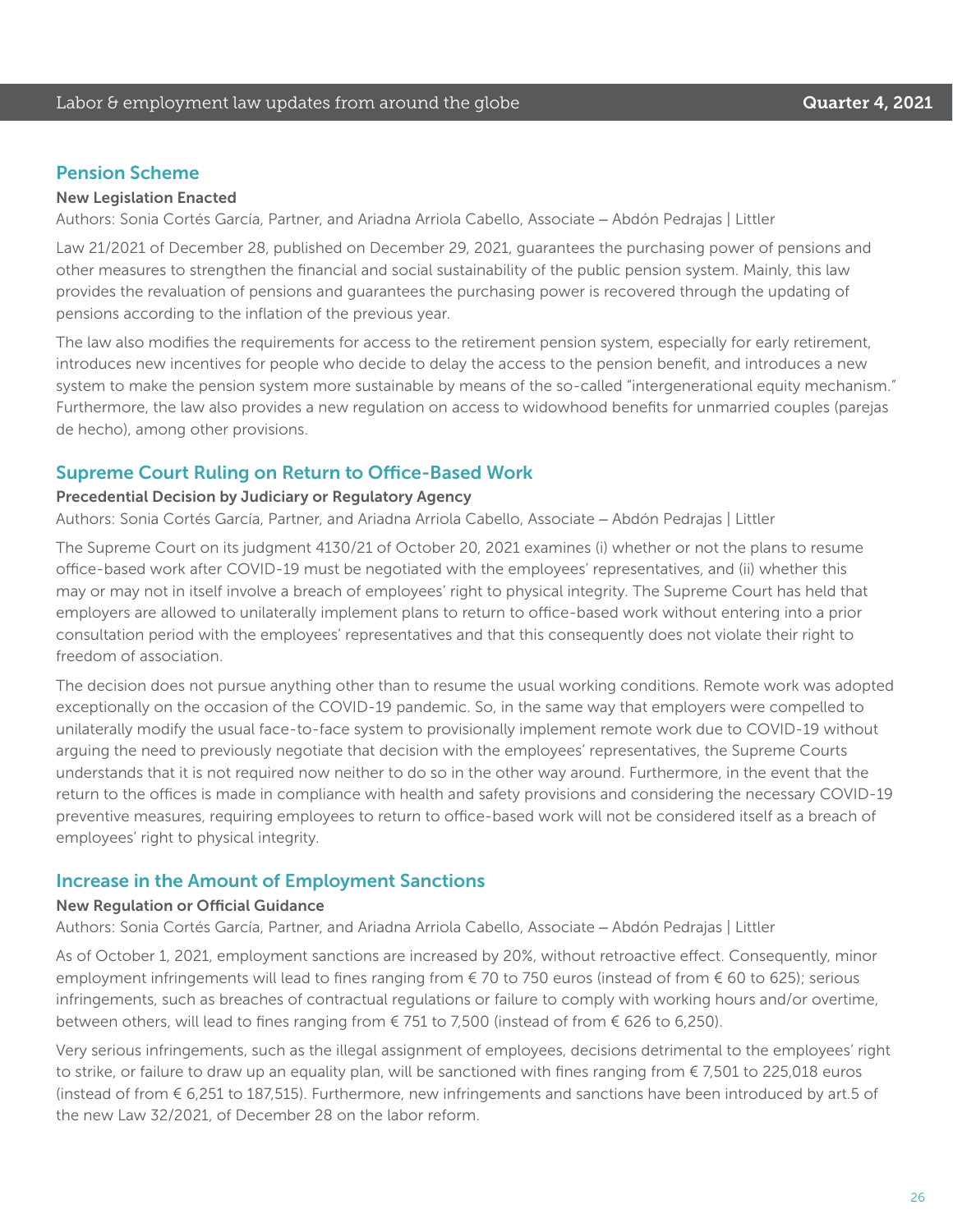#### Startup Proposed Bill

#### Proposed Bill or Initiative

Authors: Sonia Cortés García, Partner, and Ariadna Arriola Cabello, Associate – Abdón Pedrajas | Littler

On December 10, 2021, the Council of Ministers approved the referral to the Spanish Parliament of the Bill for the promotion of the startup ecosystem (the Startup Law) in support of the ecosystem of innovative technology-based companies, attracting investment and talent. With this Bill, the Government adapts the applicable framework to the specificities of startups, in the administrative, tax, civil and commercial fields, in order to support them throughout their life cycle, particularly in their early stages. To this end, it promotes the creation and growth of innovative digitalbased high-growth startups and reinforces measures to attract international talent and investors. The Proposed Bill will be in line with the EU Startups Nations Standard declaration.

The main relevant aspects of this law are: definition of the concept of startup; ENISA will be in charge of granting the innovative nature of the startup; administrative agility (*e.g.,* free of notaries and registrars fees with respect to the incorporation of certain companies); digital set up and registration; tax benefits for entrepreneurs and for investors (*e.g.,* tax reduction, debt deferral, tax exemption for stock options); collaboration between public administrations, universities, public research organizations and technology centers; uses of regulatory sandboxes, among others.

## Sweden

#### New Act on Protection of Whistleblowers

#### New Legislation Enacted

Author: Anna Jerndorf, Partner and Head of Employment – TM & Partners

On December 17, 2021, the new Whistleblowing Act (2021:890) entered into force, implementing the EU Whistleblowing Directive (2019/1937). The new act provides protection of persons who, in a work-related context, have received or obtained information about breach of EU legislation or misconduct and reports it. The protection will also apply to other individuals (other than the reporting person) who assist the reporting person, as well as legal entities connected to the reporting person. The protection consists of discharge from liability and a ban on obstructive measures and retaliation.

As of July 17, 2022, public sector employers with at least 50 employees and private employers with at least 250 employees must have an internal whistleblower function. From December 17, 2023, the requirement also applies to private employers with at least 50 employees.

#### Digital Labour Platform Not Deemed to Be an Employer in Recent Ruling

#### Precedential Decision by Judiciary or Regulatory Agency

Author: Anna Jerndorf, Partner and Head of Employment – TM & Partners

The Administrative Court of Appeal in Gothenburg has in a recent ruling confirmed the Administrative Court's previous ruling that a digital labour platform is not responsible for the work environment as it cannot not be deemed to be an employer and the company is therefore not obligated to take the measures to improve the work environment which the Swedish Work Environment Authority had requested.

The company provides a mobile application where a range of everyday services are mediated between persons who offer to provide the services (contractors) and persons who hire them (customers) and charges a brokerage fee based on the compensation agreed between the contractor and customer. The court found that the company merely seems to help the users by providing a payment system, insurance, service and opportunities to rate. Since the company cannot be deemed to be an employer, no work environment liability can be imposed. Accordingly, the Work Environment Authority's decision must be revoked.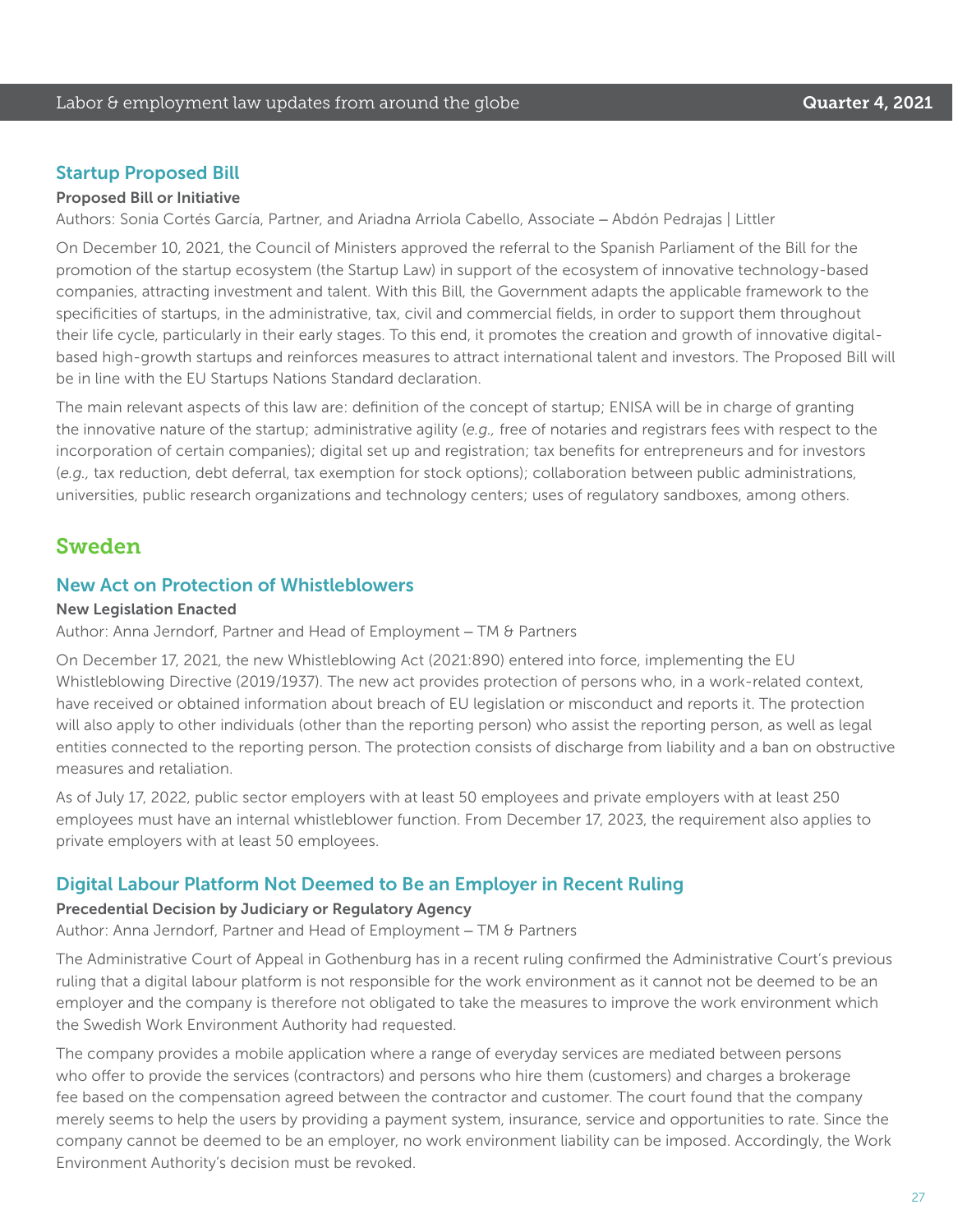## **Switzerland**

#### New Economy Workers

#### Precedential Decision by Judiciary or Regulatory Agency

Author: Ueli Sommer, Partner and Head of Employment – Walder Wyss AG

The High Court of the Canton of Vaude recently decided that the couriers of an online food ordering and delivery service are in fact employees. Very interestingly, the Court concluded that the digital platform leases them out to the clients (*e.g.,* restaurants) and therefore the couriers fall under the mandatory collective bargaining agreement of the staff leasing industry. An appeal of the decision is now pending before the Federal Court.

## United Kingdom

#### Striking Workers Are Protected from Suffering Detriment

#### Precedential Decision by Judiciary or Regulatory Agency

Authors: Chris Coombes, Associate, and Raoul Parekh, Partner – GQ | Littler

On November 18, 2021, the Employment Appeal Tribunal (EAT) confirmed that workers who take part in industrial action (*e.g.,* by going on strike) are protected from being subjected to detriment by their employer. UK legislation provides protection from detriment for workers who have taken part in "trade union activities", but the scope of those "activities" has historically been interpreted as excluding strike action. This effectively meant that there was no ban on subjecting workers to detriments short of dismissal for having taken strike action. Now the EAT has made clear that workers who go on strike are protected from all detriments, up to and including dismissal.

#### Relevance of Rights to Substitute Performance on Employment Status

#### Precedential Decision by Judiciary or Regulatory Agency

Authors: Ben Smith, Associate, and Raoul Parekh, Partner – GQ | Littler

On October 19, 2021, the UK Court of Appeal further clarified when limits on a right to substitute performance will be consistent with an individual being a self-employed contractor. A delivery courier engaged as a self-employed contractor, with a limited right to allow a substitute to perform his work. He (and other couriers) could book a time slot where he would be available but could release that slot for other couriers to book. If no other courier took the slot, he was still expected to perform work during that time.

The Court of Appeal found that this limit on the right to substitute performance was sufficient to mean that the courier was required to personally perform work and therefore was a worker, not a self-employed contractor, entitling him to rights such as the minimum wage and paid sick leave. The decision is a useful reminder for employers that UK courts will look at all the facts of a working relationship to determine the true status of purported self-employed contractors.

#### Administrator Personally Liable for Criminal Offense of Failing to Notify Government of Redundancies

#### Precedential Decision by Judiciary or Regulatory Agency

Authors: Josephine Rendall-Neal, Associate, and Raoul Parekh, Partner – GQ | Littler

On November 12, 2021, the High Court of England and Wales held that administrators in an insolvency could be personally liable for the insolvent company's failure to notify the Secretary of State of proposed collective redundancies. The notification requirement applies when a company proposes to dismiss 20 or more employees as redundant within a 90-day period. Failure to notify is a criminal offense punishable with a potentially unlimited fine.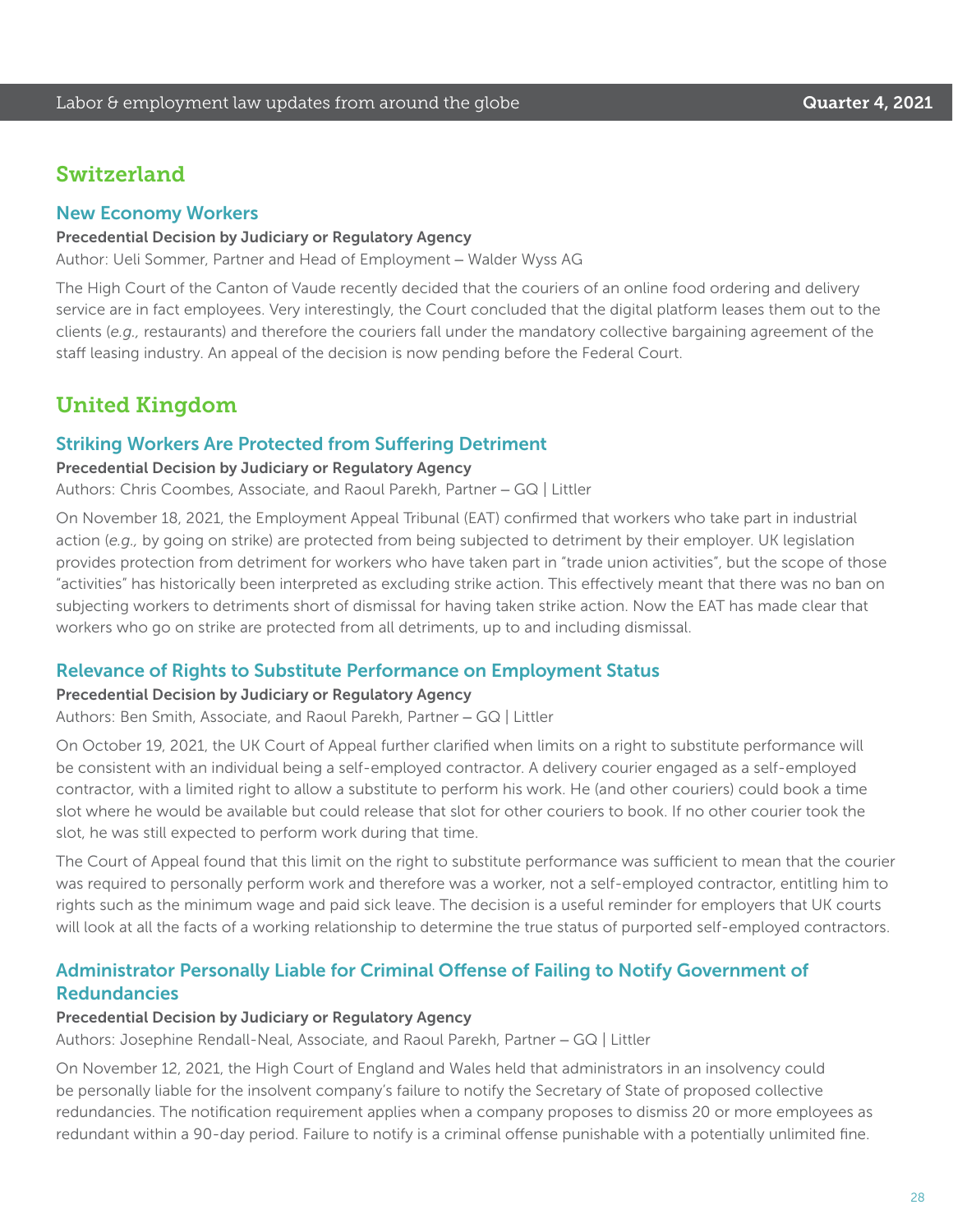#### Labor & employment law updates from around the globe **Cause Communist Coult Constanting Cuarter 4, 2021**

Directors, managers, or other similar company officers can be personally liable if they consented to or connived in the failure, or if the failure is attributable to their neglect. The Court here clarified that this extends to administrators.

This is only a preliminary decision on the meaning of UK law and the case will now go to the criminal courts to determine liability, so the full ramifications are not yet clear. It is likely however that the decision will put administrators in a difficult position as they may be forced to choose between breaching their statutory duties to creditors (who would be prejudiced by the delay in redundancies) or potentially committing a criminal offense.

#### Supreme Court Clarifies When Direct Offers to Employees Covered by Collective Bargaining Agreement Permitted

#### Precedential Decision by Judiciary or Regulatory Agency

Authors: Asher Iduoze, Associate, and Philip Cameron, Partner – GQ | Littler

On October 27, 2021, the Supreme Court clarified when employers are permitted to make direct offers to employees in relation to terms that are or may be covered by collective bargaining. UK legislation prevents employers making direct offers to union members in relation to terms that would otherwise be determined through collective bargaining this has long created concerns that trade unions would effectively have a veto in collective bargaining. The Supreme Court clarified that employers are free to make direct offers to employees where collective bargaining has been exhausted (or the employer genuinely believes the process has been exhausted).

On the facts the employer did not succeed because they had agreed to refer the matter to ACAS for conciliation after negotiations with the union broke down, indicating the collective bargaining process had not been exhausted and therefore direct offers made to employees breached the law. Employers should ensure collective bargaining agreements include clear, codified dispute resolution mechanisms, with time limits, that can be tracked so it is clear when the process has been exhausted and direct offers can be made without risk of breaching the law.

#### Changes to Guidance in Response to COVID-19 Omicron Variant

#### New Regulation or Official Guidance

Authors: Deborah Margolis, Senior Associate, and Raoul Parekh, Partner – GQ | Littler

In response to the Omicron variant, the Government made several changes to COVID-19 regulations. From December 13, 2021, those that could work from home were advised to do so and in Wales, a legal duty was placed on employees to work from home where reasonably practical to do so. The requirement to wear face coverings was also extended to further indoor settings including shops and public transport. On December 14, 2021, the requirement to self-isolate if a close contact of a positive COVID-19 case was removed in England for fully vaccinated people.

Further, from December 17, 2021, the time limit before an employer in England can ask an employee for proof of sickness was temporarily extended from seven to 28 days. In Scotland, employers have been required to take reasonably practicable measures to minimize the risk of exposure to COVID-19 in their businesses from December 17, 2021. From December 22, 2021, the mandatory self-isolation period for positive COVID-19 cases was reduced from 10 to 7 days, provided the person has two negative lateral flow/rapid antigen test results on days six and seven of self-isolation.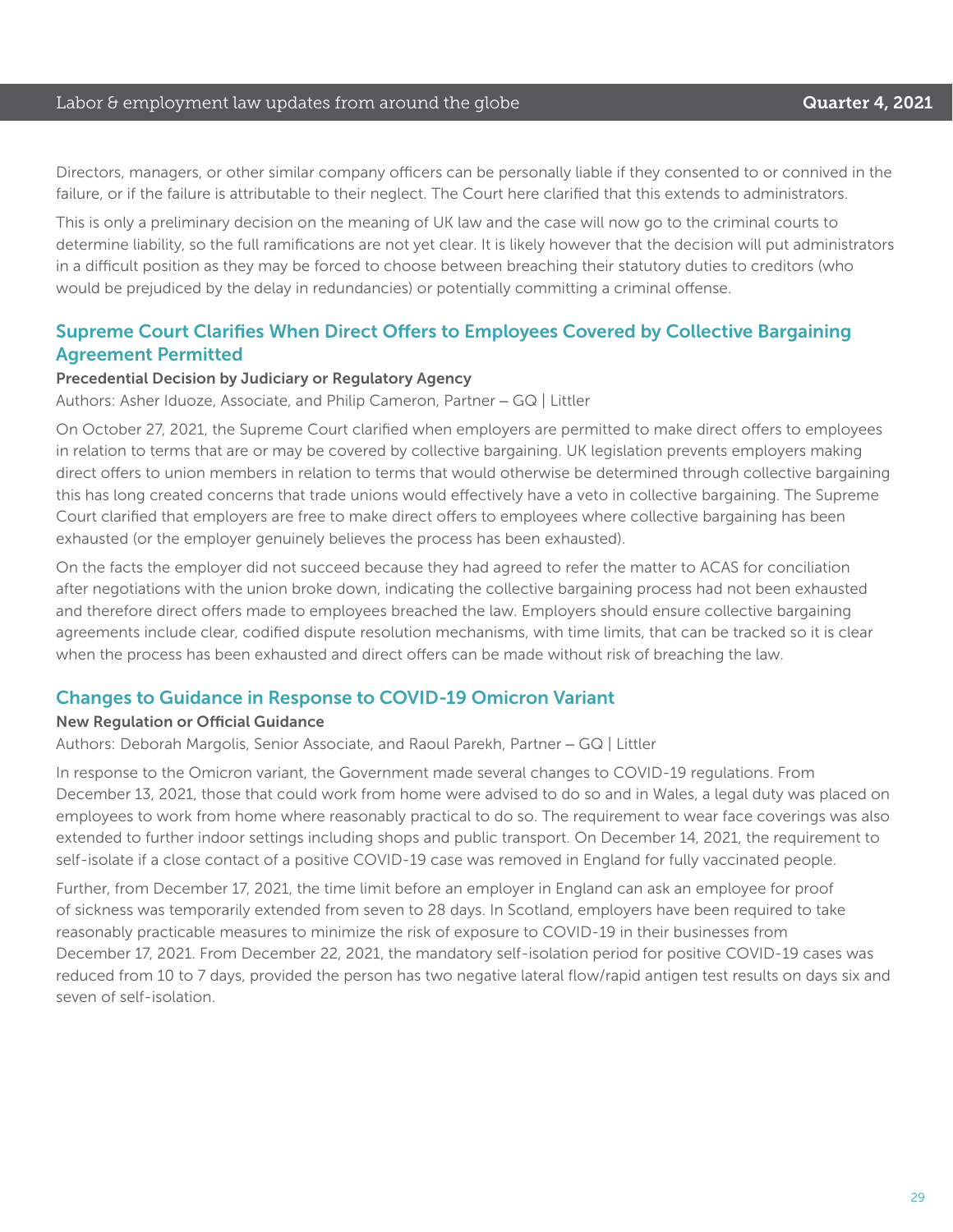## United States

## Fourth Circuit Requires Parity in Each Component of Compensation, Not Only in Total Compensation, Under Federal Equal Pay Act

#### Precedential Decision by Judiciary or Regulatory Agency

Author: Alice H. Wang, Associate – Littler

On December 3, 2021, the U.S. Court of Appeals for the Fourth Circuit rejected the notion that under the federal Equal Pay Act (EPA), equality should be assessed based on total compensation, holding instead that equality must be satisfied regarding each component of compensation. The Fourth Circuit hears appeals from the nine federal district courts in Maryland, Virginia, West Virginia, North Carolina, and South Carolina. This case has significant implications for how employers in the Fourth Circuit structure compensation.

Employers in the Fourth Circuit should ensure parity in each component of pay between similarly situated male and female employees performing similar work, unless the discrepancy (if any) can be explained by one of the EPA's four affirmative defenses. Merely equalizing total compensation between genders may no longer be sufficient to prevent an EPA claim if inequities exist regarding particular components of pay. Employers that distribute bonuses or equity as a means of closing or "remediating" inequities in base pay may be vulnerable to lawsuits for both the initial inequity in base pay, as well as the subsequent inequity in the compensatory component.

#### Quarantine Period, Vaccine Mandates, and Other COVID-19 Updates

#### New Regulation or Official Guidance

Author: Geida D. Sanlate, Knowledge Management Counsel – Littler

On December 27, 2021, the CDC (the U.S. Centers for Disease Control and Prevention) announced that it has modified its recommendation for quarantine and isolation: Individuals who test positive and remain asymptomatic must isolate for five days followed by a strict, five-day mask-use period. The mask must be a well-fitting mask to be worn around all others for at least 10 days after exposure.

Further, federal, state, and local authorities have announced that they are requiring certain categories of workers to be vaccinated. Generally, under these types of mandates, workers who decline vaccination must comply with measures that do not apply to their vaccinated counterparts, such as weekly COVID-19 testing and/or mask wearing. Depending on the jurisdiction and the sector involved, however, unvaccinated workers might not have such alternatives. Littler's Knowledge Management keeps various charts with up-to-date information on government-mandated requirements for employee vaccines, reopening and mitigation steps, mask wearing, temperature and health screening, among other duties, at the federal and state level, affecting private and/or public employers.

#### Bargaining Obligations Over OSHA's COVID-19 Emergency Temporary Standard

#### New Regulation or Official Guidance

Authors: Adam Tuzzo, Shareholder, and Paul Newendyke, Associate – Littler

On November 10, 2021, the National Labor Relations Board released Operations Management Memorandum 22-03 concerning bargaining obligations under the Department of Labor's Emergency Temporary Standard to Protect Workers from Coronavirus (ETS) (OSHA's vaccinate or test mandate). The guidance contained in OM 22-03 suggests that while the NLRB will not impede the ETS, it will ensure that unions have a role in determining how the ETS is implemented in unionized workplaces.

As a practical matter, the extent of the bargaining obligation will be determined, in part, by the terms of the relevant collective bargaining agreement and the scope and terms of pre-existing COVID-19 policies. Other considerations that are likely to go into the drafting of ETS-related COVID-19 policies include operational and staffing needs, the